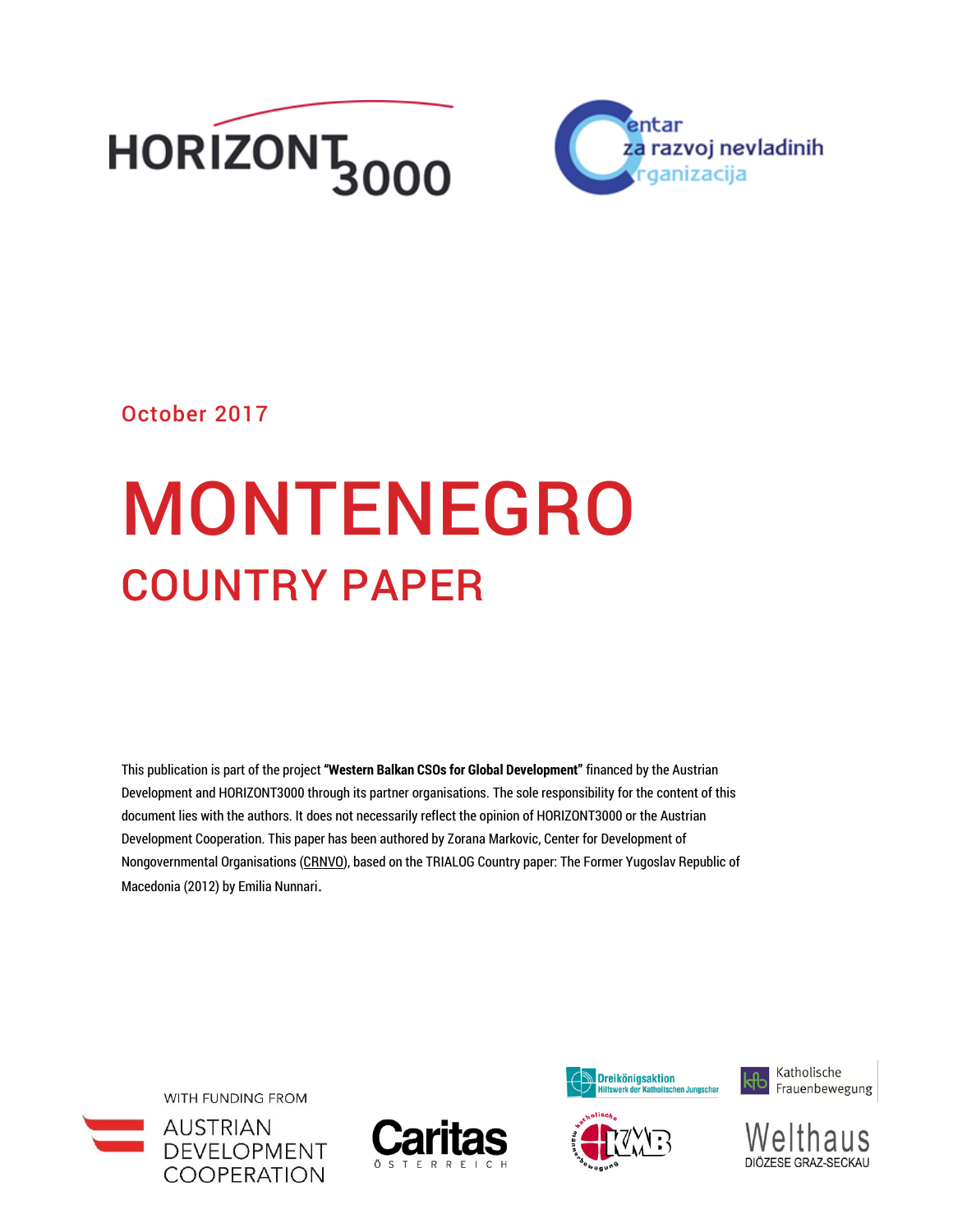# **Table of Contents**

| 1.<br>2. |                                                                                      |  |
|----------|--------------------------------------------------------------------------------------|--|
| 3.       |                                                                                      |  |
|          |                                                                                      |  |
|          |                                                                                      |  |
|          | 3.3 Progress of negotiations on development policy and humanitarian aid 8            |  |
|          |                                                                                      |  |
| 4.       |                                                                                      |  |
|          | 4.1 Montenegro as a recipient of Official Development Assistance  10                 |  |
|          |                                                                                      |  |
|          | 4.3 Montenegro as a donor of development and humanitarian assistance  12             |  |
| 5.       |                                                                                      |  |
|          |                                                                                      |  |
|          |                                                                                      |  |
| 6.       |                                                                                      |  |
|          | Annex. List of CSOs involved in Western Balkan CSOs for global development project's |  |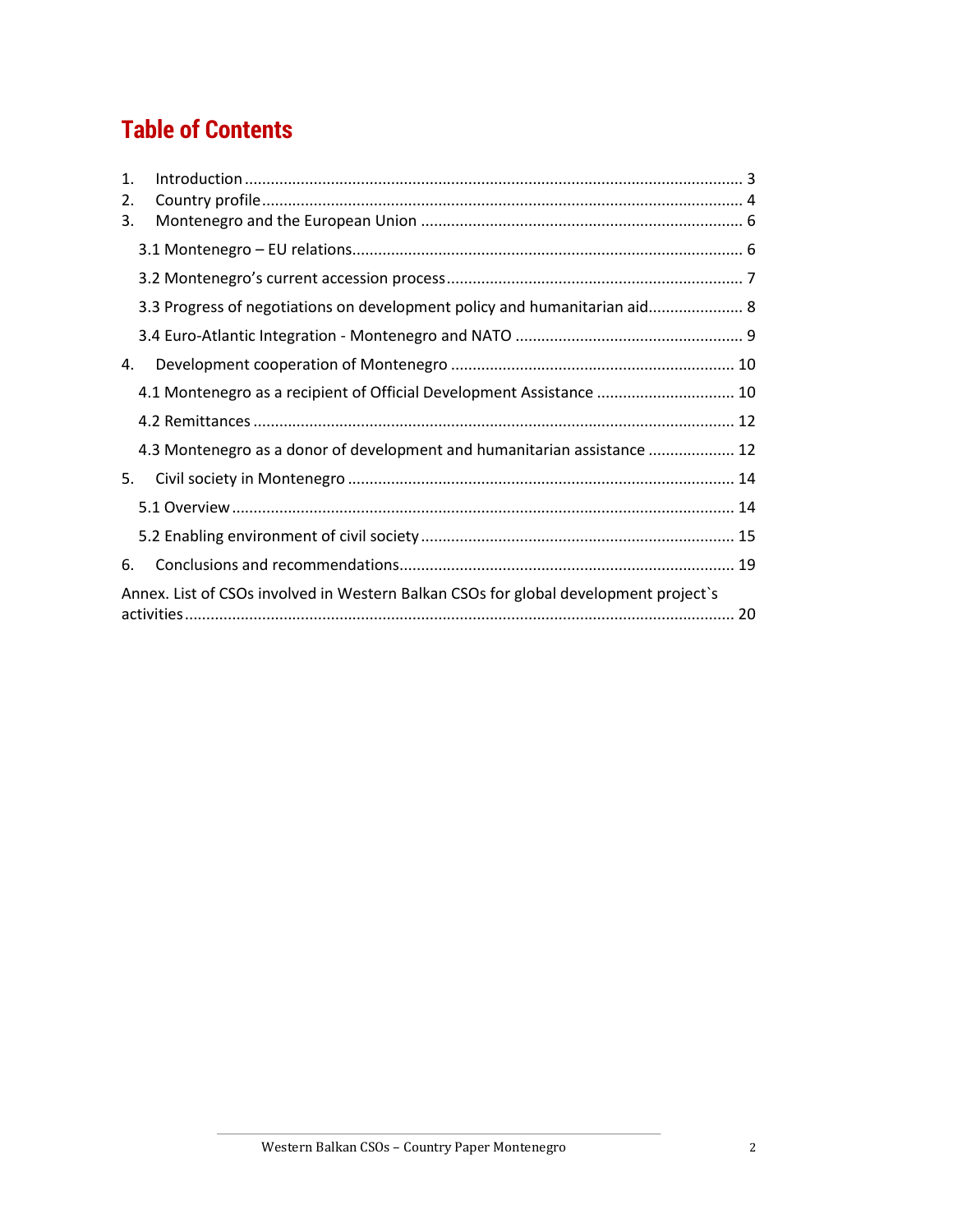# <span id="page-2-0"></span>**1. Introduction**

l

Montenegro is on its way of becoming a member state of the European Union (EU) in the foreseeable future. The membership will require a shift from being recipient to becoming a donor-country with the aim of contributing to global development through financial and nonfinancial resources. To accomplish this complex task, development co-operation policies and humanitarian aid should be strategically planned, coordinated, implemented, and monitored, involving all key stakeholders including CSOs.

The aim of this paper is to provide a coherent and in-depth information of the state of affair**s** in Montenegro in regards to the progress made in the field of development cooperation at the national level in terms of policies, legislation and mechanisms towards harmonization with EU legislation. The paper puts special emphasis on involvement of the civil society in development cooperation and is based on TRIALOG Country paper: Montenegro (2012) by Emilia Nunnari<sup>1</sup>.

The paper contains analysis of primary and secondary sources. Desktop research was conducted in order to review documents and available statistics. The research included national strategic and policy documents, European Commission progress reports, reports provided by national and international civil society actors, as well as official statistics provided by the World Bank (WB) and the Organisation for Economic Co-operation and Development (OECD) databases. Furthermore, input for the document was provided through the communication with the Ministry of Foreign Affairs (MFA) and through networking events with various CSOs interested or working on global development issues.

The document consists of five parts. The first chapter provides information on the country profile. The relationship between Montenegro and the European Union, including its achievements in the sphere of development cooperation, is described in the second chapter. Benefits of Montenegro being an aid recipient country are explained in the third chapter that also enlightens role of Montenegro in providing humanitarian aid. The role of civil society in promoting development cooperation is explained in the fourth chapter. The last chapter contains conclusions and recommendations for establishment of effective development cooperation and humanitarian aid mechanisms at national level.

<sup>&</sup>lt;sup>1</sup> Nunnari, E. (2012) TRIALOG Country Paper The Former Yugoslav Republic of Macedonia. TRIALOG Internet access: [http://www.trialog.or.at/images/doku/trialog\\_countrypaper\\_macedonia.pdf](http://www.trialog.or.at/images/doku/trialog_countrypaper_macedonia.pdf) [accessed 2017-08-18]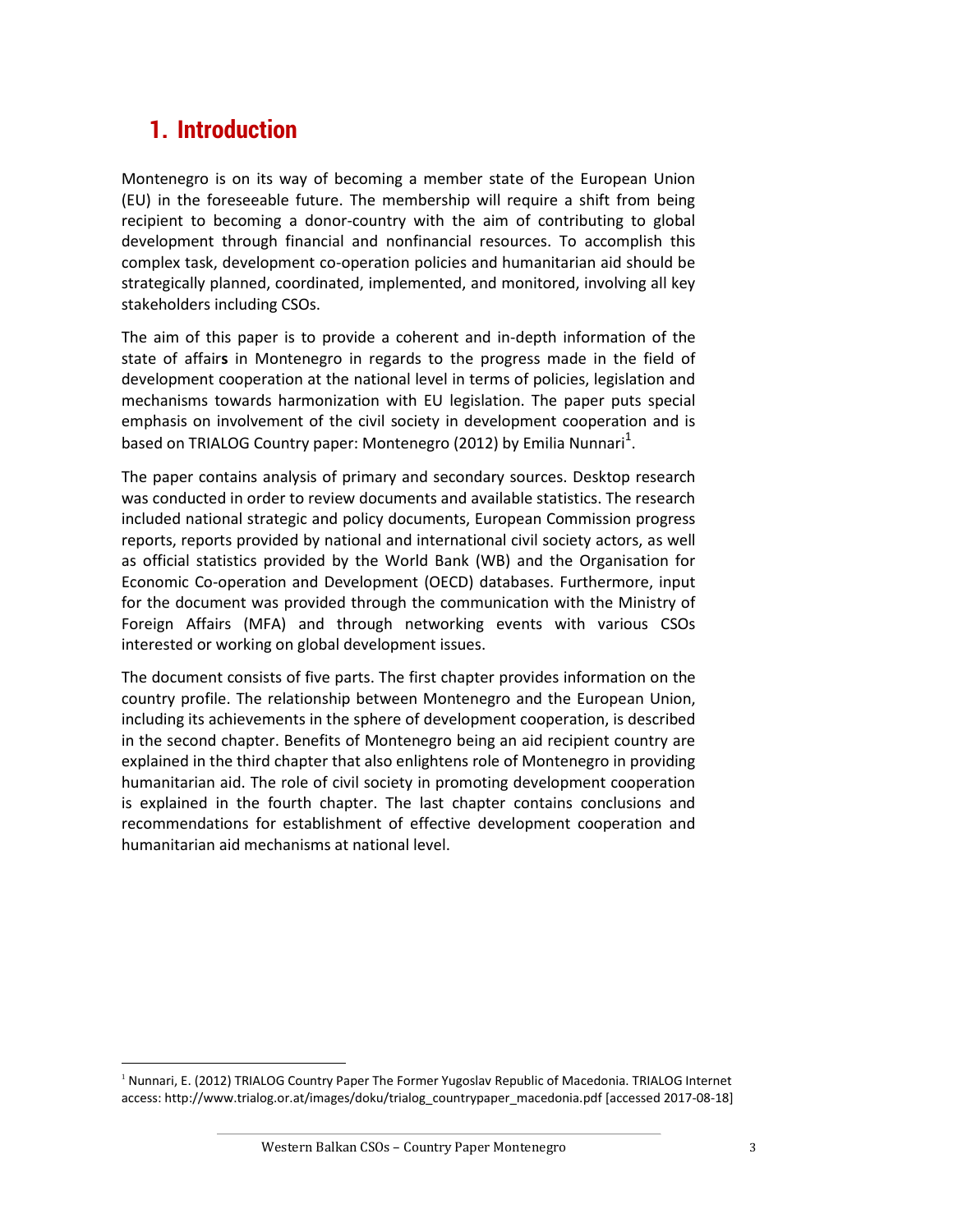# <span id="page-3-0"></span>**2. Country profile**

Montenegro is one of the newest countries in Europe. On the 3rd of June 2006 the Montenegrin parliament declared independence from the State Union of Serbia and Montenegro, following a referendum that was held in May 2006 in favor of independence. The UN General Assembly voted on June 28, 2006 to admit Montenegro as a new member state. Since the 2006 declaration of independence, the European Union, Serbia, and all permanent members of the UN Security Council have recognized Montenegro. Until 2016, 182 countries have recognized Montenegro.

Montenegro is the smallest state in the Western Balkans, with a size of 13,812  $km^2$  and a population of  $622,303^2$  with a multiethnic composition: the majority is represented by Montenegrin 45%, followed by Serbs 29%, then by Bosnians 9%, Albanians 5%, Muslim 3%, and Croats 1 %.<sup>3</sup> The name Montenegro (Crna Gora) means "Black Mountain". It has a coast on the Adriatic Sea to the south and border with Italy and borders with Croatia to the west, Bosnia and Herzegovina to the north-west, Serbia and Kosovo to the north-east, and Albania to the south-east. Its capital and largest city is Podgorica, with almost one third of the total population of Montenegro. The official language is [Montenegrin,](https://en.wikipedia.org/wiki/Montenegrin_language) but Serbian, Bosnian, Albanian and Croatian are also recognized in usage.

Montenegro is an upper middle income economy, with a Gross Domestic Product (GDP) of EUR 3,773 billion in 2016, according to preliminary results<sup>4</sup> of MONSTAT. Montenegro ranked 48 out of 187 in the 2016 Human Development Index<sup>5</sup> and was on the official 2014-2015 OECD Development Assistance Committee (DAC) list of Official Development Assistance recipients<sup>6</sup>.

The unemployment rate reached nearly 23% in May 2017, while youth unemployment was at 18.5% in first half of 2016, according to the Montenegrin Statistical Office. Almost 25 % of unemployed are persons have a higher education.

Below the poverty line 8.6% of Montenegrin people were living in 2013, also being the latest data on poverty published. More than 30% of the poor population lives in the northern region of Montenegro<sup>7</sup>. In addition, there is a significant disparity in incomes between the rural, ex-industrial northern regions of Montenegro and the more prosperous central and coastal regions.

The current constitution of Montenegro, that replaced the constitution of 1992, was ratified and adopted by the parliament of Montenegro on 19 October 2007 and was

<sup>2</sup> Montenegro Statistical Agency MONSTAT

http://www.monstat.org/userfiles/file/demografija/procjene%20stanovnistva/2016/Release%202016.pdf 3 [https://www.monstat.org/userfiles/file/publikacije/CG%20U%20BROJKAMA/Monstat%20%20CG%20u%20Bro](https://www.monstat.org/userfiles/file/publikacije/CG%20U%20BROJKAMA/Monstat%20%20CG%20u%20Brojkama%202015.pdf) [jkama%202015.pdf](https://www.monstat.org/userfiles/file/publikacije/CG%20U%20BROJKAMA/Monstat%20%20CG%20u%20Brojkama%202015.pdf)

[http://www.monstat.org/userfiles/file/GDP/2016/Saopstenje\\_BDP\\_4Q2016.pdf](http://www.monstat.org/userfiles/file/GDP/2016/Saopstenje_BDP_4Q2016.pdf)

<sup>&</sup>lt;sup>5</sup> <http://hdr.undp.org/en/countries/profiles/MNE>

<sup>6</sup> [http://www.oecd.org/dac/stats/documentupload/DAC%20List%20of%20ODA%20Recipients%202014%20final](http://www.oecd.org/dac/stats/documentupload/DAC%20List%20of%20ODA%20Recipients%202014%20final.pf) [.pf](http://www.oecd.org/dac/stats/documentupload/DAC%20List%20of%20ODA%20Recipients%202014%20final.pf)

<sup>&</sup>lt;sup>7</sup>[https://www.monstat.org/userfiles/file/analiza%20siromastva/2013/ANALIZA%20SIROMA%C5%A0TVA%20U](https://www.monstat.org/userfiles/file/analiza%20siromastva/2013/ANALIZA%20SIROMA%C5%A0TVA%20U%20CRNOJ%20GORI%20U%202013_godini.pdf) [%20CRNOJ%20GORI%20U%202013\\_godini.pdf](https://www.monstat.org/userfiles/file/analiza%20siromastva/2013/ANALIZA%20SIROMA%C5%A0TVA%20U%20CRNOJ%20GORI%20U%202013_godini.pdf)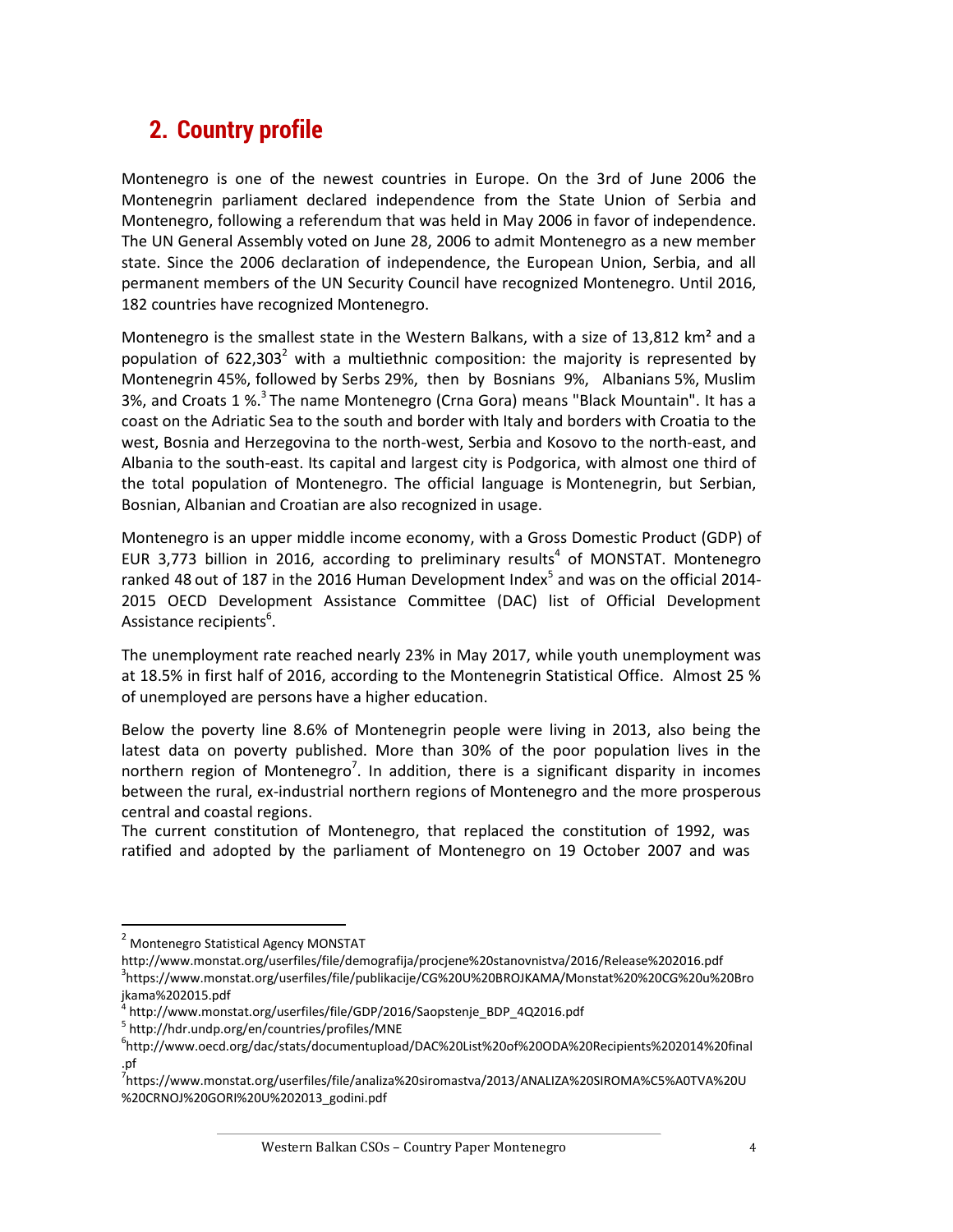officially proclaimed as the Constitution of Montenegro on 22 October 2007<sup>8</sup>. According to the first article of the Constitution, Montenegro is an independent, sovereign state with republican form of government, democratic and environmentally compliant state of the social justice ruled by the law<sup>9</sup>. The Parliament of Montenegro is the unicameral legislature of Montenegro with 81 deputies elected for four years. The system of the house is proportional representation. The prime minister is elected by the assembly, while the president is elected by direct vote for up to two five-year terms. Recent elections, held in 2016, were organized in line with a political agreement on the organization of free and fair elections and led to the establishment of a "government of electoral trust". Despite persisting polarization of the political environment, this has demonstrated the capacity to reach compromises between the government and parts of the opposition.<sup>10</sup> The parliamentary elections were conducted under a substantially revised legal framework and were largely considered free and fair by international observers.

Montenegro is organized in central and local self-governments, and is moderately engaged with the reform of its public administration. Some progress has been made, notably, with the adoption of the public administration reform strategy 2016-2020, the public financial management reform programme, the entry into force of the new law on salaries and the simplification of administrative procedures. However, strong political will is needed to effectively address the de-politicisation of public service and right-sizing of the state administration. $^{11}$ 

The rule of law sector is still lacking in independence and efficiency. The capacity of the Judicial and Prosecutorial Council has improved. However, the new legislative framework for increasing the independence, accountability and professionalism of the judiciary, as well as the code of ethics, have not yet been fully implemented.<sup>12</sup>

Corruption is considered to be widespread, but during the accession period Montenegro has achieved some level of preparation in the fight against corruption. Corruption remains prevalent in many areas and continues to be a serious problem. According to EU Montenegro 2016 Report, the process of institution building is largely complete, the Anti-Corruption Agency started its work in 2016. Despite some further steps taken, the track record both on successful investigations and convictions, in particular in high-level corruption cases, and on prevention of corruption remains limited, and all institutions should demonstrate a more proactive attitude to fulfilling their mandate.

 $^8$  The Constitution of Montenegro and the constitutional law for the implementation of the constitution of Montenegro, October, 2007, P.2,

[http://www.comparativeconstitutionsproject.org/files/Montenegro\\_2007.pdf](http://www.comparativeconstitutionsproject.org/files/Montenegro_2007.pdf)

<sup>&</sup>lt;sup>9</sup> <http://www.skupstina.me/images/documents/constitution-of-montenegro.pdf>

<sup>10</sup> [https://ec.europa.eu/neighbourhood-](https://ec.europa.eu/neighbourhood-enlargement/sites/near/files/pdf/key_documents/2016/20161109_report_montenegro.pdf)

[enlargement/sites/near/files/pdf/key\\_documents/2016/20161109\\_report\\_montenegro.pdf](https://ec.europa.eu/neighbourhood-enlargement/sites/near/files/pdf/key_documents/2016/20161109_report_montenegro.pdf) <sup>11</sup>[https://ec.europa.eu/neighbourhood-](https://ec.europa.eu/neighbourhood-enlargement/sites/near/files/pdf/key_documents/2016/20161109_report_montenegro.pdf)

[enlargement/sites/near/files/pdf/key\\_documents/2016/20161109\\_report\\_montenegro.pdf](https://ec.europa.eu/neighbourhood-enlargement/sites/near/files/pdf/key_documents/2016/20161109_report_montenegro.pdf)

 $12$ [https://ec.europa.eu/neighbourhoodenlargement/sites/near/files/pdf/key\\_documents/2016/20161109\\_rep](https://ec.europa.eu/neighbourhoodenlargement/sites/near/files/pdf/key_documents/2016/20161109_report_montenegro.pdf) [ort\\_montenegro.pdf](https://ec.europa.eu/neighbourhoodenlargement/sites/near/files/pdf/key_documents/2016/20161109_report_montenegro.pdf)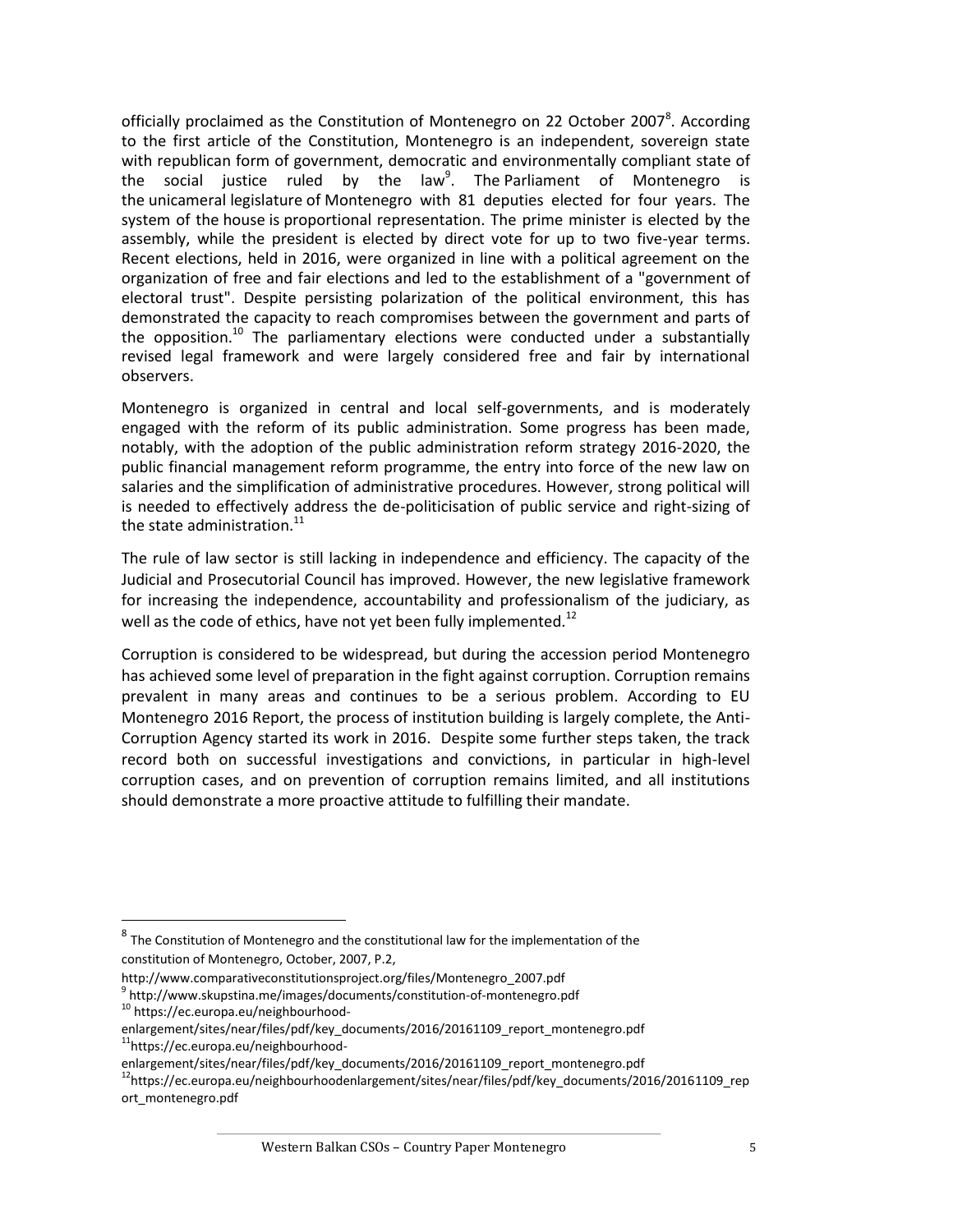# <span id="page-5-0"></span>**3. Montenegro and the European Union**

## <span id="page-5-1"></span>**3.1 Montenegro – EU relations**

Montenegro and the European Union (EU) established formal relations through the Stabilization and Association Process (SAP) in July 2001 $^{13}$ . In 2003, during the Thessaloniki European Summit, Montenegro, together with five other Western Balkans countries, was recognized as a potential candidate for European Union (EU) membership. As a part of the State Union with Serbia, Montenegro started the process of accession to the European Union in November 2005, when negotiations over a Stabilization and Association Agreement began. After independence, separate negotiations were launched with Montenegro in September 2006. A legal foundation for relations with the EU was established after signing the Stabilization and Association Agreement (SAA) with the European Union in October 2007, and unanimously supported and ratified in the Parliament of Montenegro on 13 November 2007. Following the ratification in all EU member-States, the SAA entered into force on 1 May 2010.

In order to start the preparations for upcoming challenges and tasks, in line with obligations arising from SAA, a National Programme for Integration (NPI)  $2008-2012<sup>14</sup>$  was adopted in 2007. The NPI defines measures for alignment with the EU acquis, and a basis for reformoriented activities and drafting of the Government work programmes.

Montenegro presented its application for membership to the European Union on 15 December 2008. In November 2010, the European Commission recommended that Montenegro be approved as an EU candidate country, but at the same time identified seven key priorities that would need to be addressed for negotiations to begin.<sup>15</sup>

Montenegro was granted candidate country status in December 2010. In December 2011, the Council launched the accession process with a view to opening negotiations in June 2012. The accession negotiations with Montenegro formally started in June 2012, at the first Intergovernmental Conference. Even before accession negotiations formally started, in March 2012, the European Commission (EC) started the screening process - the analytical examination of laws for harmonization with the EU legislation or the *acquis communautaire* - and in June 2013, another important milestone was reached when screening process was finished for all 33 negotiation chapters (for two chapters screening is not being done 34 – Institutions, 35 – Other issues).

Montenegro was the first candidate country *negotiating* with the EU under the "new *approach*", which implies that Chapter 23 Judiciary and Fundamental Rights and Chapter 24 Justice, Freedom and Security are opened at the start of negotiations and remain open until all other chapters are closed. The first two chapters that were officially launched and provisionally closed were: Chapter 25 - Science and research in December 2012 and Chapter 26 - Education and culture in April 2013. In December 2013 negotiations were

<sup>13</sup> <https://www.eu.me/en/montenegro-and-eu/montenegro-eu-relations>

<sup>14</sup> [http://www.esiweb.org/pdf/montengro\\_National%20Program%20for%20Integration%202008%202012.pdf](http://www.esiweb.org/pdf/montengro_National%20Program%20for%20Integration%202008%202012.pdf) <sup>15</sup> Enlargement Strategy and Main Challenges 2011-2012, Brussels, 2011, P. 3,

[http://ec.europa.eu/enlargement/pdf/key\\_documents/2011/package/mn\\_rapport\\_2011\\_en.pdf,](http://ec.europa.eu/enlargement/pdf/key_documents/2011/package/mn_rapport_2011_en.pdf)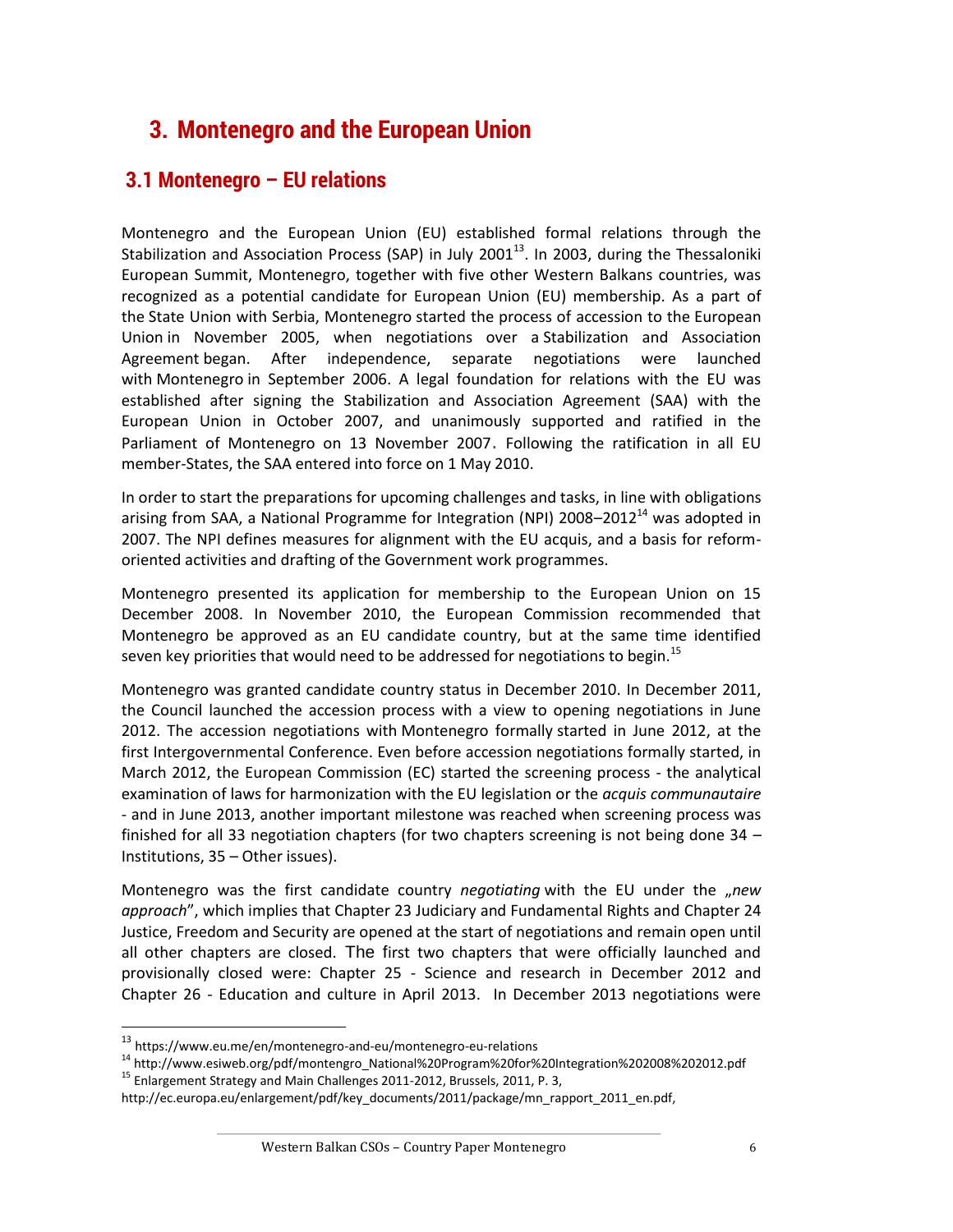opened on chapters 23 – Judiciary and fundamental rights and 24 – Justice, freedom and security, as well as three other chapters: Chapter 5 - Public procurement, Chapter 6 - Company law and Chapter 20 - Enterprise and industrial policy.

The Programme of Accession of Montenegro to the EU 2014-2018 (PPCG) was adopted on 26<sup>th</sup> December 2013 and revised in 2014 and 2016. This strategic document gives an overview of the current state and defines the framework and pace of reforms that are needed for Montenegro's further alignment with the EU's legislation, human resources required for implementation and cost assessment for the implementation of all the measures/activities<sup>16</sup>. This is one of the key documents that list responsibilities of Montenegrin authorities in terms of adopting laws and strategic documents, establishing institutional mechanisms and ensuring administrative capacities during accession negotiations. A total of 13 quarterly reports on Programme's implementation have been adopted so far. While the level of its implementation in  $2014^{17}$  was modest, namely 51 per cent of defined measures, greater engagement of all responsible actors led to significantly higher, 88 per cent of implemented measures in 2015<sup>18</sup> and 72 per cent in 2016<sup>19</sup> respectively.

#### <span id="page-6-0"></span>**3.2 Montenegro's current accession process**

 $\overline{a}$ 

As a candidate for European Union membership since 2010, Montenegro has made gradual steps towards democratization and strengthened the legal and institutional framework of the rule of law and fundamental rights. Significant progress has been made mostly on the level of legislation. However, implementation is deficient. The main concerns are related to the politicization of the judiciary and shortcomings in the functioning of law enforcement institutions, in particular in fighting organized crime and corruption. The institutions are still too weak to deal with fragile economy, corruption, abuse of power, misuse of public resources and excessive employment within public administration.

At the ninth meeting of the Accession Conference with Montenegro at ministerial level that was held in Luxembourg in June 2017 negotiations on chapter 1 - Free movement of goods and chapter 22 - Regional policy and coordination of structural instruments were opened. As of 20 June 2017, with 28 chapters opened for negotiations out of 35 negotiation chapters, out of which 3 chapters have already been provisionally closed, Montenegro is recognized as a leader in the region and enjoys a widespread support among EU members' officials. In its 2016 assessment of the accession progress, the European Commission has

<sup>&</sup>lt;sup>16</sup> Montenegro's Programme of Accession to the EU and progress reports: http://www.eu.me/en/accessionnegotiations

<sup>17</sup> www.eu.me/mn/crna-gora-i-eu/dokumenti/category/218-program-pristupanja-crne-gore-evropskojuniji?download=1662:cetvrti-kvartalni-izvjestaj-o-realizaciji-obaveza-iz-programa-pristupanja-crne-goreevropskoj-uniji-za-period-2014-2018

<sup>&</sup>lt;sup>18</sup> www.eu.me/mn/crna-gora-i-eu/dokumenti/category/218-program-pristupanja-crne-gore-evropskojuniji?download=1658:cetvrti-kvartalni-izvjestaj-o-realizaciji-obaveza-iz-programa-pristupanja-crne-goreevropskoj-uniji-za-period-2015-2018

<sup>&</sup>lt;sup>19</sup> www.eu.me/mn/crna-gora-i-eu/dokumenti/category/218-program-pristupanja-crne-gore-evropskojuniji?download=1687:cetvrti-kvartalni-izvjestaj-o-realizaciji-obaveza-iz-ppcg-2016-2018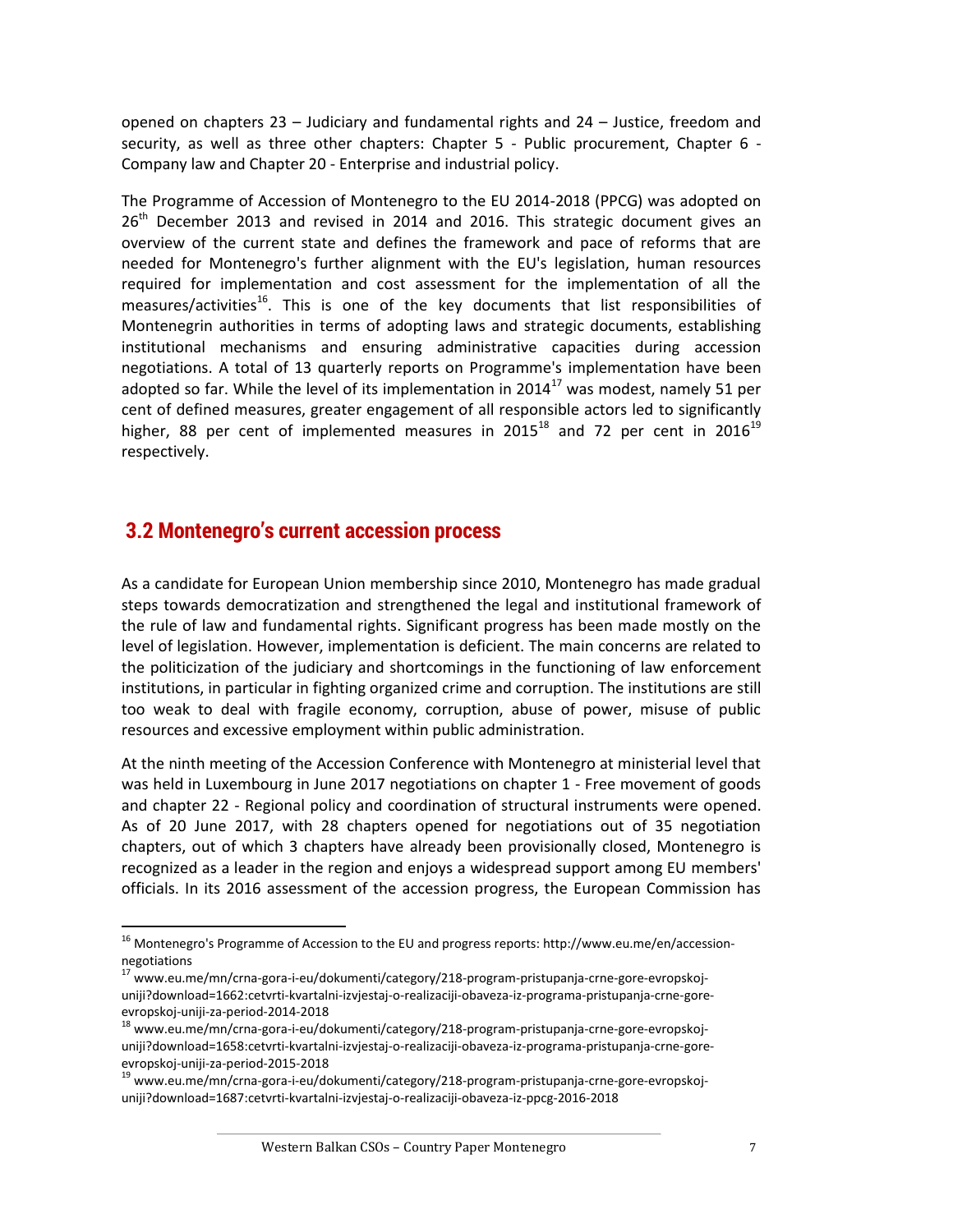identified Montenegro as having the highest level of preparation for membership among the negotiating states<sup>20</sup>.

Five years after beginning of negotiation process in June 2012, Montenegro is facing the most challenging period in the accession process. Although significant efforts have been undertaken by the Montenegrin government, measurable progress towards meeting the interim benchmarks set in the rule of law chapters will be key for further progress in the overall negation process. In this respect, in December 2014 the Parliament of Montenegro adopted a comprehensive set of laws for prevention of corruption. The set included: a Law on Prevention of Corruption; a new Law on Lobbying; a new Law on Financing of Political Parties and Election Campaigns, amendments to the Law on Prevention of the Conflict of Interest; amendments to the Law on Public Procurement; and a new Law on General Administrative Procedure. The Parliament also adopted an Ethical Codex for their members. New laws and amendments significantly strengthen the legislation framework in this area.<sup>21</sup> Also, in line with National Strategy for Fight against Corruption for 2010-2014 new institutions were established the Agency for Fight against Corruption and Special Prosecutor's Office.

According to the Program of Montenegro's accession to the European Union for the period 2017-2018 which defines further obligations of Montenegro in the accession process, 82 strategic documents and 737 legislative pieces are supposed to be adopted in this two years period. In addition to the need to fully harmonize national legislation with the EU *acquis*, it is necessary for Montenegro to achieve visible and measurable results in applying these laws. An independent, depoliticized and efficient judiciary is a prerequisite for a country to have complete rule of law. The fight against corruption is in the focus of all EU member states, so Montenegro will have to show the ability to effectively enforce laws, both in preventing corruption and in its repression. Regarding fundamental rights, it is expected that the EU candidate country will demonstrate the ability to guarantee all fundamental rights and be prepared to provide protection in the event of their violation. Every progress in this chapter affects the strengthening of legal security and citizens' trust in the judicial system, as well as raising the awareness of all citizens about respect and realization of fundamental rights.

## <span id="page-7-0"></span>**3.3 Progress of negotiations on development policy and humanitarian aid**

Chapter 30 on external relations which includes notably trade, as well as development policy and humanitarian aid was opened on 30 March 2015 after the screening since 2013. In the EU Common Negotiation Position, a benchmark for Montenegro to provisionally close this chapter was defined. Following this benchmark, the Montenegrin Government adopted an action plan in October 2016 aimed at further alignment of legislation with the *acquis communautaire* and strengthening institutional and

l

<sup>&</sup>lt;sup>20</sup> [https://ec.europa.eu/neighbourhood-](https://ec.europa.eu/neighbourhood-enlargement/sites/near/files/pdf/key_documents/2016/20161109_report_montenegro.pdf)

[enlargement/sites/near/files/pdf/key\\_documents/2016/20161109\\_report\\_montenegro.pdf](https://ec.europa.eu/neighbourhood-enlargement/sites/near/files/pdf/key_documents/2016/20161109_report_montenegro.pdf)

<sup>&</sup>lt;sup>21</sup> <http://www.skupstina.me/index.php/me/sjednice/zakoni-i-drugi-akti>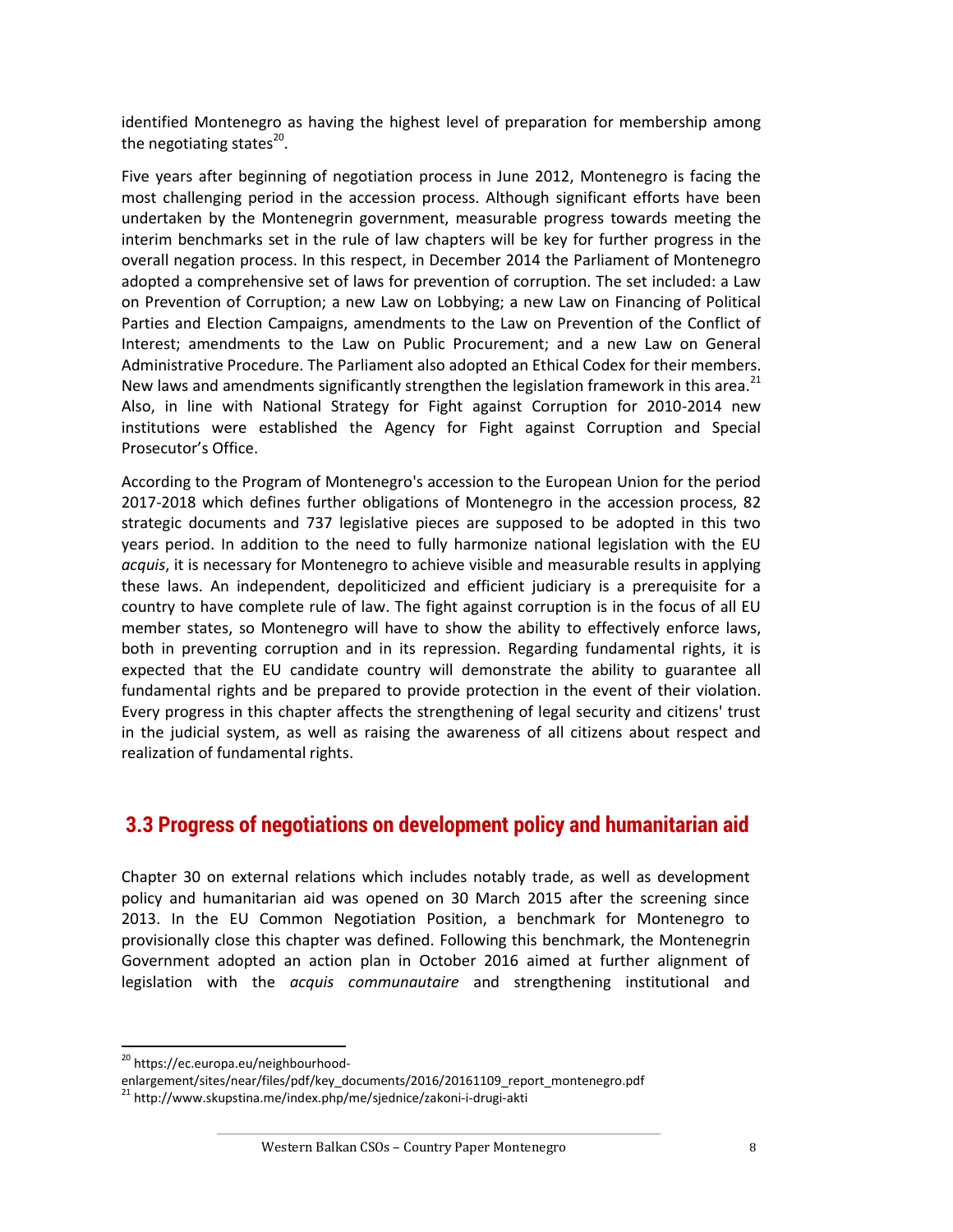administrative capacities.<sup>22</sup> According to the plan, adoption of the Law on Development Cooperation and Humanitarian Aid is due by the end of 2017.

Chapter 30 - External relations, was provisionally closed at the ninth meeting of the Accession Conference with Montenegro at ministerial level that was held in Luxembourg in June 2017. However, the EU underlined that it would devote particular attention to "monitoring all specific issues mentioned in its common position" and that "will, if necessary, return to this chapter at an appropriate moment."<sup>23</sup>

## <span id="page-8-0"></span>**3.4 Euro-Atlantic Integration - Montenegro and NATO**

Shortly after the Montenegrin parliament formally declared independence the NATO Allies invited Montenegro to join the Partnership for Peace  $(PfP)^{24}$  at the Riga Summit. Montenegro joined the Partnership for Peace in December 2006 and at the Bucharest Summit, and in April 2008, allied leaders agreed to start an Intensified Dialogue with Montenegro on its membership aspirations and related reforms. During this process Montenegro has been undertaken a wide-ranging programme of structural and institutional reforms. The instruments available within the PfP greatly assisted in this process.

In December 2015, at the NATO foreign ministers meeting in Brussels allies decided to invite Montenegro to begin accession talks to join the Alliance<sup>25</sup>. They stated that they expect further progress on reforms, especially in the area of rule of law. The Accession Protocol was signed by Allied foreign ministers on 19 May 2016 and once all 28 Allies had ratified the Accession Protocol, Montenegro could accede to the Washington Treaty and become a full member of the Alliance. At the NATO Summit in Warsaw, in July 2016, in which Montenegro has been participating in all working meetings of NATO as an observer, allied leaders underlined that democratic values, rule of law, domestic reforms, and good neighborly relations are vital for regional cooperation and for the Euro-Atlantic integration process.

In line with Montenegrin Government position that Euro-Atlantic integration is the best way to ensure long-term, self-sustaining security and stability in the region Montenegro became a full member of the Alliance, when the instrument for its accession to the Washington Treaty (or the North Atlantic Treaty) was formally deposited with the US State Department on 5 June 2017.

l

<sup>&</sup>lt;sup>22</sup> [www.gov.me/ResourceManager/FileDownload.aspx?rId=255739&rType=2](http://www.gov.me/ResourceManager/FileDownload.aspx?rId=255739&rType=2)

<sup>23</sup> Source[: www.consilium.europa.eu/en/press/press-releases/2017/06/20-montenegro-9th-accession](http://www.consilium.europa.eu/en/press/press-releases/2017/06/20-montenegro-9th-accession-conference-mtg/)[conference-mtg/](http://www.consilium.europa.eu/en/press/press-releases/2017/06/20-montenegro-9th-accession-conference-mtg/)

<sup>&</sup>lt;sup>24</sup> PfP is a programme of practical bilateral cooperation between individual Euro-Atlantic partner countries and NATO

<sup>25</sup> [www.nato.int/cps/en/natohq/news\\_125370.htm](http://www.nato.int/cps/en/natohq/news_125370.htm)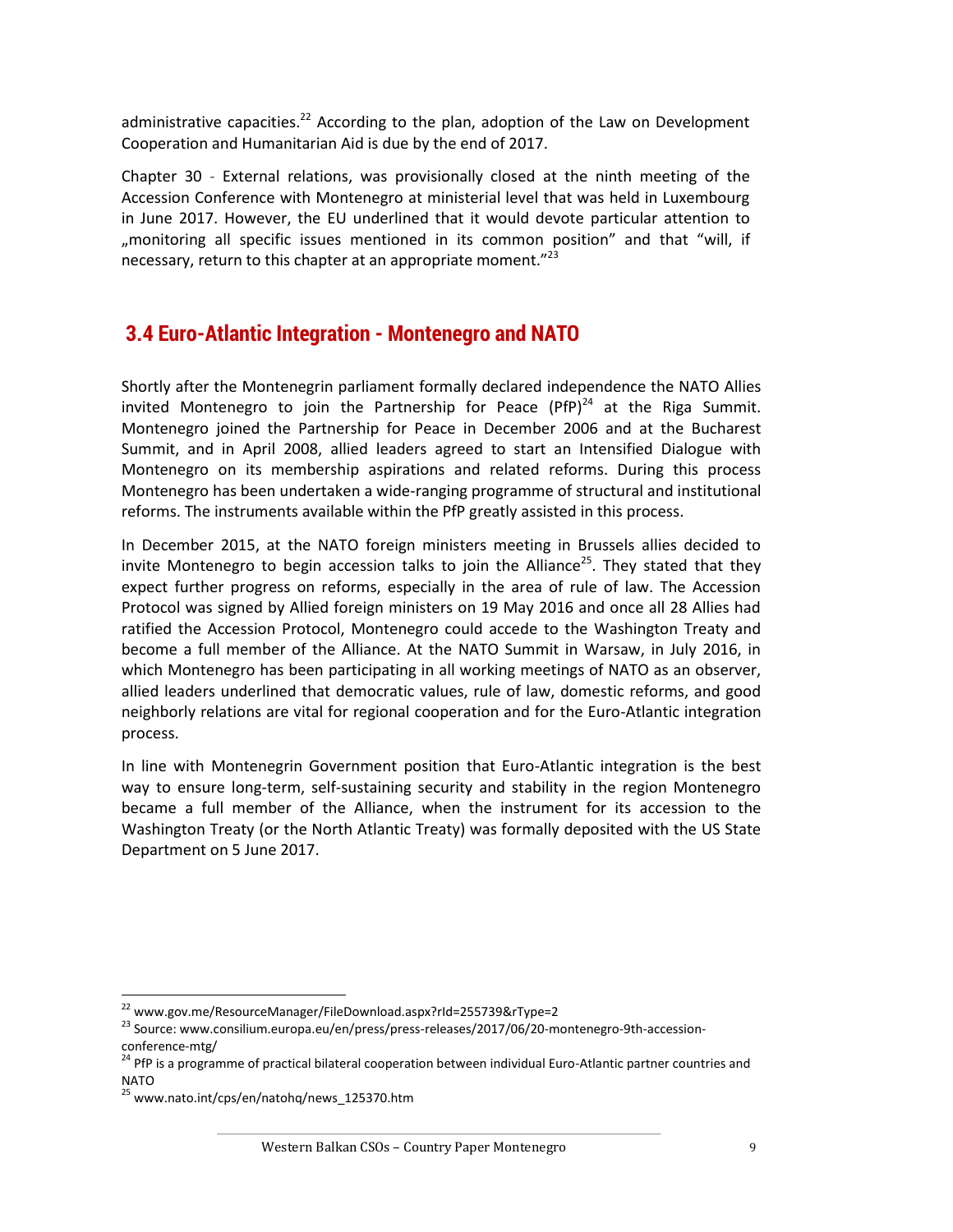# <span id="page-9-0"></span>**4. Development cooperation of Montenegro**

## <span id="page-9-1"></span>**4.1 Montenegro as a recipient of Official Development Assistance**

Montenegro is a small economy aspiring to join EU by 2020. In the DAC List of ODA recipients, Montenegro is included among the Upper Middle Income Countries and Territories<sup>26</sup>. As a part of the Federal Republic of Yugoslavia and State Union of Serbia and Montenegro, Montenegro was isolated from the international community during the 1990s. During this period Montenegro received international humanitarian aid. Also, until 1998, the European Commission provided Montenegro with humanitarian assistance, support for democratization and independent media. In the period from 1998 to 2000, assistance was provided through the program OBNOVA ("Reconstruction") and ECHO (European Civil Protection and Humanitarian Aid Operations - humanitarian aid). The OBNOVA program was established in 1996 by the Council of the European Union Regulation 1628/96, and open to Bosnia and Herzegovina, Croatia, FR Yugoslavia and Macedonia and total funds for the period 1996 to 2000 were 400 million EUR. The funds were foreseen mainly to encourage the return and reintegration of refugees and displaced persons but also for economic and political reform and support to development of agriculture, transportation, public administration and education. From 1998 to 2000 Montenegro received total of 46.5 million EUR from the OBNOVA fund. By 2000, donor support consisted mainly of humanitarian assistance and emergency reconstruction of infrastructure<sup>27</sup>. From 2000 onwards, it moved gradually towards the provision of development assistance to support structural reforms and to build institutional capacities in support of Montenegro European integration process. Through the CARDS program (Community assistance for reconstruction, development and stabilization, an instrument of technical and financial assistance that is intended to support the stabilization process and the association of Western Balkan Countries) that was established by the Council of the European Union Regulation no. 2666/2000 in the period from 2001 to 2004 Montenegro received 60.8 million EUR.<sup>28</sup>

Between 2013 and 2015 Montenegro was number 10 of ODA recipients in Europe and received 317 million USD, with an average distribution of 106 million USD per year<sup>29</sup>.

There is no unified database and publicly available dates of development cooperation and humanitarian assistance that Montenegro has received by bilateral and multilateral donors.

<sup>26</sup>[https://www.oecd.org/dac/stats/documentupload/DAC%20List%20of%20ODA%20Recipients%202014%20fin](https://www.oecd.org/dac/stats/documentupload/DAC%20List%20of%20ODA%20Recipients%202014%20final.pdf) [al.pdf](https://www.oecd.org/dac/stats/documentupload/DAC%20List%20of%20ODA%20Recipients%202014%20final.pdf)

 $27$  [http://www.cb-](http://www.cb-cg.org/slike_i_fajlovi/fajlovi/fajlovi_publikacije/radne_studije/Fondovi_i_programi_pomoci_EU_sa_osvrtom_na_CG.pdf)

cg.org/slike i fajlovi/fajlovi/fajlovi publikacije/radne studije/Fondovi i programi pomoci EU sa osvrtom n [a\\_CG.pdf](http://www.cb-cg.org/slike_i_fajlovi/fajlovi/fajlovi_publikacije/radne_studije/Fondovi_i_programi_pomoci_EU_sa_osvrtom_na_CG.pdf)

<sup>&</sup>lt;sup>28</sup> Fondovi i programi pomoći EU sa osvrtom na Crnu Goru

http://www.cbcg.org/slike\_i\_fajlovi/fajlovi/fajlovi\_publikacije/radne\_studije/Fondovi\_i\_programi\_pomoci\_EU [sa\\_osvrtom\\_na\\_CG.pdf](http://www.cbcg.org/slike_i_fajlovi/fajlovi/fajlovi_publikacije/radne_studije/Fondovi_i_programi_pomoci_EU_sa_osvrtom_na_CG.pdf)

 $29$  Development aid at a glance – Statistics by region,

<http://www.oecd.org/dac/stats/documentupload/Europe-Development-Aid-at-a-Glance.pdf>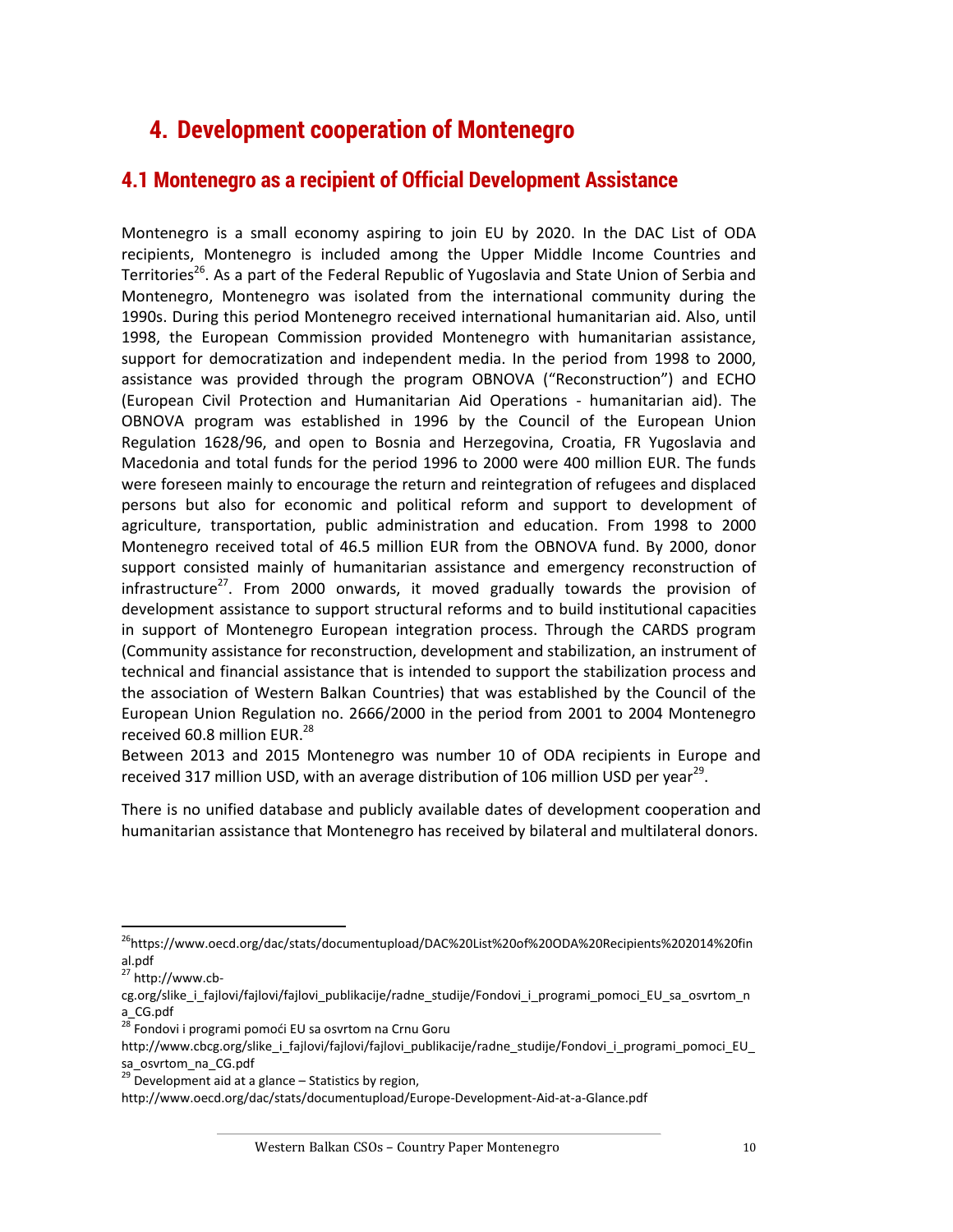

 **Chart 1. Top Ten Donors of Gross ODA for Montenegro, 2014-2015 average, USD million, Source: OECD**

As the OECD Recipient Aid Chart shows, the Net Official Development Assistance received in Montenegro was reported at 100 million USD in 2015. The data chart shows the Top Ten donors of ODA for Montenegro. The main donors are EU Institutions, with a contribution of about 88.34 million USD (2014-20015 average); the second Germany, with about 27.47 million USD followed by the United Arab Emirates, with contributions of 7.82 million USD, and Turkey with 4.64 million USD. Other ODA Donors are: United States (2.73 million USD), OSCE (2.31 million USD), Slovenia (1.63 million USD), Norway (1.24 million USD), United Kingdom (1.19 million USD) and UNICEF (0.97 million USD).

Regarding the distribution of ODA by sector, education receives little more that 8% of ODA, economic infrastructures and services receive about 34% of ODA, production about 0.6%, multisector about 1%, less than 2% is destined to action relating to debt and about 2% to Other and unallocated/unspecified. The main recipient sector is "Other Social Sector", with 52% of ODA.<sup>30</sup>



 $^{30}$  Source: OECD - DAC : [http://www.oecd.org/dac/financing-sustainable-development/development-finance](http://www.oecd.org/dac/financing-sustainable-development/development-finance-data/aid-at-a-glance.htm)[data/aid-at-a-glance.htm](http://www.oecd.org/dac/financing-sustainable-development/development-finance-data/aid-at-a-glance.htm)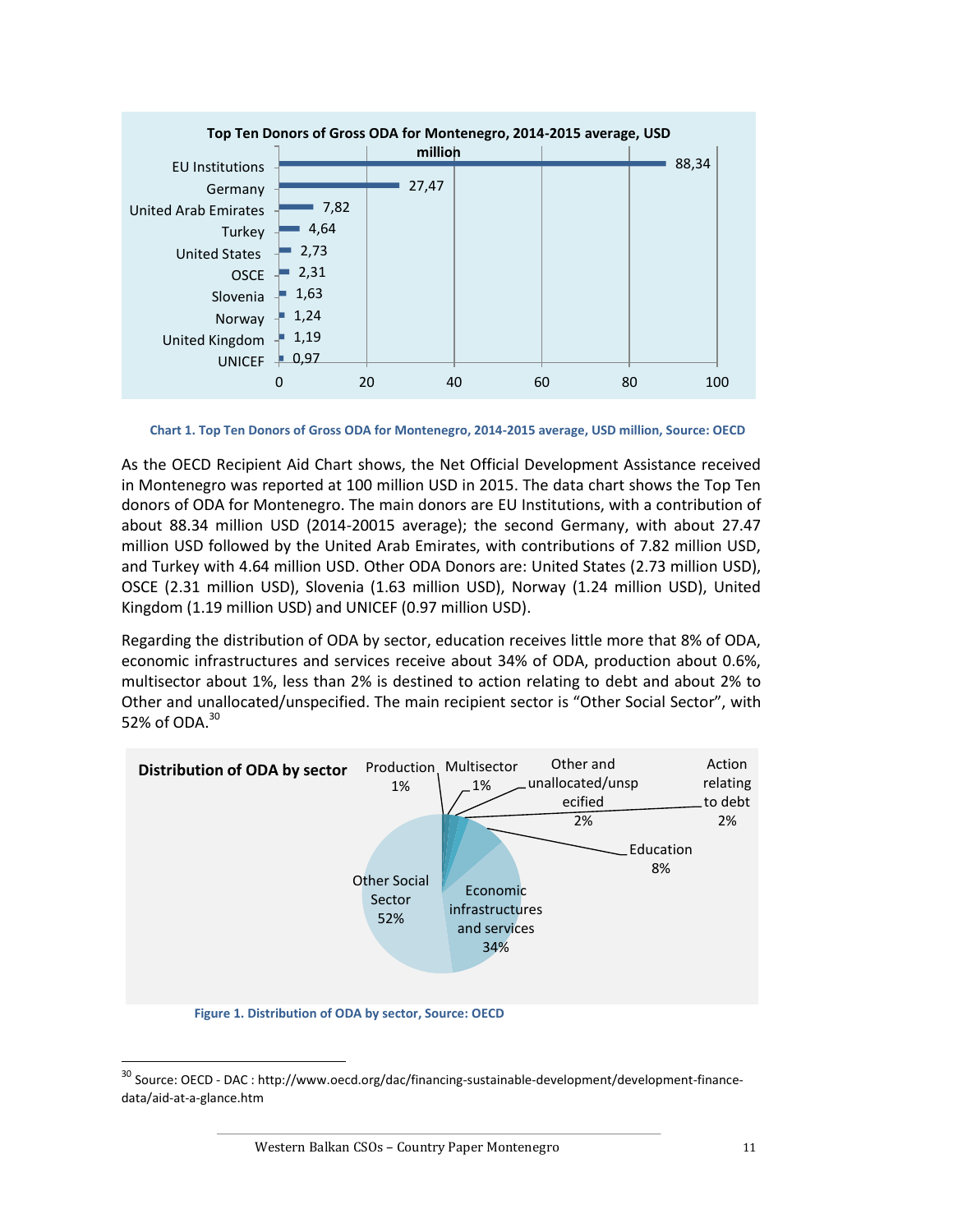## <span id="page-11-0"></span>**4.2 Remittances**

According to the data from the Study "Migration Profile – Country Perspective" that was prepared on the basis of Central Bank of Montenegro's information releases, the remittances of Montenegrins working abroad to their families increased by almost 5% in 2013, reaching a total of 353 million EUR. According to the bank's information, the diaspora sent remittances worth about 342.8 million in 2012, about 321.34 million in 2011 and nearly 281 million in 2010, adding up to a total of 1.3 billion euro. Most of the remittances that were sent home through the banking system came from Serbia, Italy, Germany, Greece and Britain. Update estimates of remittance flows published in April 2014 by the World Bank's Migration and Remittances Unit agree with data of the Central Bank of Montenegro. The World Bank estimates a weight of remittances on GDP of 7.9%.<sup>31</sup>

There is a very limited scope of literature on remittances and the impact they have on decreasing poverty, improving living standard and country's performance in Montenegro.

#### <span id="page-11-1"></span>**4.3 Montenegro as a donor of development and humanitarian assistance**

Although Chapter 30 – External relations has been provisionally closed in June 2017, Montenegro still needs to set up a legal and institutional framework in line with EU development policy. In accordance with the action plan for chapter 30, Montenegro is supposed to adopt the Law on Development Cooperation and Humanitarian Aid by the end of 2017, which will ensure alignment with the EU *acquis.* This Law will also govern the area of development policy and set the basis for adoption of the methodology to allocate financial resources for humanitarian and development assistance, based on generally accepted OECD/DAC principles for ODA*.* The Action plan listed several priorities in the area of development assistance and humanitarian aid. These include the establishment of an organizational unit within the Ministry of Foreign Affairs (MFA) equipped technically and with personnel to monitor, plan and coordinate development cooperation and humanitarian aid, in accordance with the new Law on Development Cooperation and Humanitarian Aid.

Although Montenegro will go from being a recipient of Official Development Assistance (ODA) to becoming a donor country during the EU accession process, the EC Montenegro 2016 Report shows that the Montenegrin government will need to further improve its institutional and financial capacity on development policy and humanitarian aid. Humanitarian contributions are still decided on a case-by-case basis in the absence of a legislative framework.<sup>32</sup>

No statistics on Montenegrin development aid interventions is available. Within the Ministry of Foreign Affairs, a Directorate General for Economic and Cultural Cooperation

<sup>&</sup>lt;sup>31</sup> Source: Migration Profile-Country Perspective Montenegro at [www.southeast-](http://www.southeast-europe.net/document.cmt?id=969)

[europe.net/document.cmt?id=969](http://www.southeast-europe.net/document.cmt?id=969)

<sup>&</sup>lt;sup>32</sup> [https://ec.europa.eu/neighbourhood-](https://ec.europa.eu/neighbourhood-enlargement/sites/near/files/pdf/key_documents/2016/20161109_report_montenegro.pdf)

[enlargement/sites/near/files/pdf/key\\_documents/2016/20161109\\_report\\_montenegro.pdf](https://ec.europa.eu/neighbourhood-enlargement/sites/near/files/pdf/key_documents/2016/20161109_report_montenegro.pdf)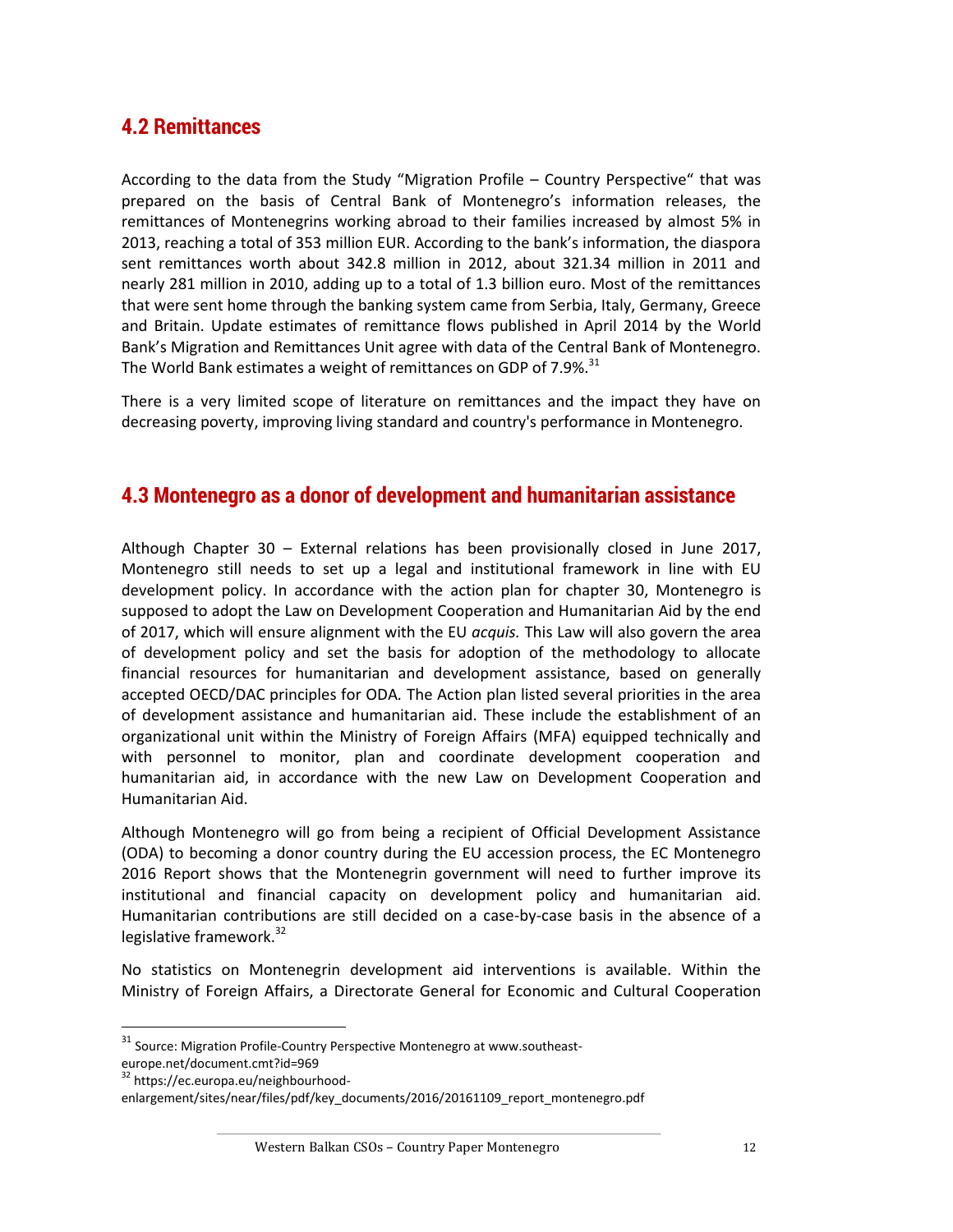(DGECC) has been established with the key task to implement development and humanitarian aid policy. DGECC is also supposed to collect data on provided aid, prepare the methodology of calculating its value and shall aim at establishing the legal framework for operations. Upon consultations with relevant stakeholders on methodology of data collection<sup>33</sup>, the Ministry initiated the development of a comprehensive database on development cooperation and humanitarian aid in 2016.

The database would track both the incoming donor assistance and Montenegro's allocations for development cooperation and humanitarian assistance.<sup>34</sup> The first advanced version of the data base was expected to be prepared by November 2016, but this database had not yet been created. These four elements (drafting the Law, establishing a data base and institutionalizing the inter-sectoral working group, along with strengthening administrative capacities within the MFA), will contribute to the fulfilment of preconditions for Montenegro's transition to a donor country**.** 

Although Montenegro is still a recipient of development and humanitarian aid, at the same time the government gives development and humanitarian aid, except that there are currently no centralised records about it as both the coordination of donor assistance to Montenegro and development allocations by the country. As an example, the Montenegrin Government provided humanitarian aid to the countries in the region such as Macedonia, Serbia and Albania that were affected by floods in the period from 2014 to 2016. Additionally, Montenegro was an ad-hoc humanitarian aid donor for Syria, Pakistan, Sierra Leone and Palestine in the period from 2008 to 2013.<sup>35</sup>

In Montenegro, several institutions are still involved in humanitarian aid policy: the Ministry of Foreign Affairs, the Ministry of Sustainable Development and Tourism, the Ministry of Labour and Social Welfare (Office for Refugees) and the Ministry of the Interior – Directorate for Emergency Management (Direction for Civil Protection and Humanitarian Aid). Montenegro engages in humanitarian aid on an ad-hoc basis since 2006 by the Cabinet of the Prime Minister, and later by the MFA.

Montenegro became a participating state to the Union Civil Protection Mechanism (Law Ratifying the Agreement between Montenegro and the European Union on the participation of Montenegro in the EU Civil Protection Mechanism, Official Gazette of Montenegro – International Agreements 3/15) in June 2015, Montenegro appointed the representatives of the Ministry of Interior – Directorate for Emergency Management who would be the contact points with the competent EC Directorate-General for European Civil Protection and Humanitarian Aid Operations (DG ECHO), as well as the Operational Communication Centre 112 (OCC 112) of the Directorate for Emergency Management as the operational contact point toward ERCC. The Ministry of Interior – Directorate for Emergency Management is the body responsible for the area of civil protection.

 $33$  Initial consultations have been held with the Ministry of Finance on retrieving records of the country's multilateral contributions and the inflows of ODA, as well as with the UNDP regional office, OECD/DAC and International Aid Transparency Initiative (IATI) secretariat on the development of the most applicable methodology for data collection and analysis for the Montenegrin circumstances

<sup>&</sup>lt;sup>34</sup> Report on the work of the Ministry of Foreign Affairs and European Affairs

Intergration / Ministry of Foreign Affairs in 2016

<sup>&</sup>lt;sup>35</sup> Bilateral Screening, Chapter 30-Presentation of Montenegro, available at [www.eu.me](http://www.eu.me/)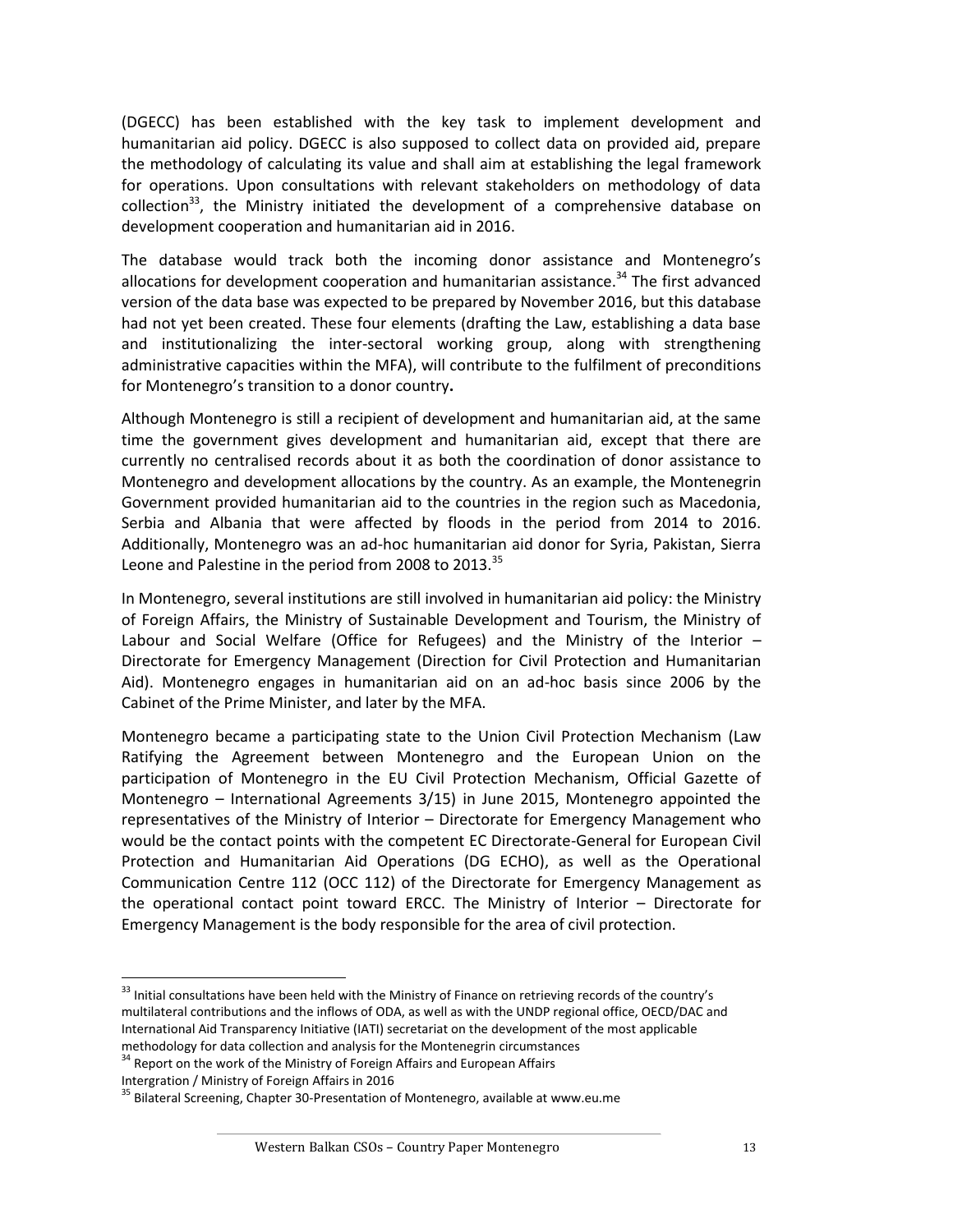# <span id="page-13-0"></span>**5. Civil society in Montenegro**

## <span id="page-13-1"></span>**5.1 Overview**

By April 2015, 3,589 associations, 3,376 non-governmental organizations, 114 foundations as well as almost 100 foreign associations were registered in Montenegro, according to the latest official statement from the Ministry of Internal Affairs<sup>36</sup>. In the first quarter of 2015 more than 150 new associations were registered.

Geographically, the majority of civil society organizations are based in the central region of the country, where most of the NGOs have their headquarters. Most of the NGOs, 1,522 of them, have headquarters in Podgorica, while 363 NGOs have headquarters in Niksic. They are followed by Bar with 253 NGOs and Bijelo Polje with 199 NGOs.<sup>37</sup>

NGOs are registered in the field of culture (656), human rights (267), art (240), institutional and non-institutional education (233), agriculture and rural development (221), social and health care (239), civil society development and voluntarism (267), environment protection (254). The majority of the CSOs are oriented on service provision to the community. Apart from self-help services, the CSOs are active across the country providing a range of services regarding health, education, environmental protection and governance.

A majority of Montenegrin CSOs are small, poorly resourced, municipally based organizations, dedicated to addressing issues in the immediate local community. Most of them continue to concentrate on service provision in the community in areas such as: protection of the rights of persons with disabilities; environmental protection; and culture and youth. A fewer number of CSOs deal with issues of good governance such as rule of law, transparency in decision-making process and fight against corruption. At the national level, there is a core of renowned, organizationally mature NGOs engaged mainly in advocacy, research and monitoring and capacity building in fields such as the fight against corruption, state administration, poverty reduction and human rights. This small number of professional organizations exists in the contrast to the majority of semiprofessional, mostly voluntary NGOs working at the local level, which mainly provide services to the local community or to their members. Shortage of financial resources and dependence on short-term project funding determines that very few Montenegrin CSOs have continuous activities.

According to the data from the "Report on Economic Value of the Non-Profit Sector in the Western Balkans and Turkey"<sup>38</sup> the number of employees in the non-profit sector in

<sup>36</sup> <http://www.mup.gov.me/vijesti/148409/U-Crnoj-Gori-registrovano.html>

<sup>37</sup> [http://www.tacso.org/data/dokumenti/pdf/doc2016\\_nar\\_mn\\_eng.pdf](http://www.tacso.org/data/dokumenti/pdf/doc2016_nar_mn_eng.pdf)

<sup>38</sup> [http://www.balkancsd.net/novo/wp-content/uploads/2015/11/Report-on-the-Economic-Value-of-the-Non-](http://www.balkancsd.net/novo/wp-content/uploads/2015/11/Report-on-the-Economic-Value-of-the-Non-Profit-Sector-in-the-Countries_final.pdf)[Profit-Sector-in-the-Countries\\_final.pdf](http://www.balkancsd.net/novo/wp-content/uploads/2015/11/Report-on-the-Economic-Value-of-the-Non-Profit-Sector-in-the-Countries_final.pdf)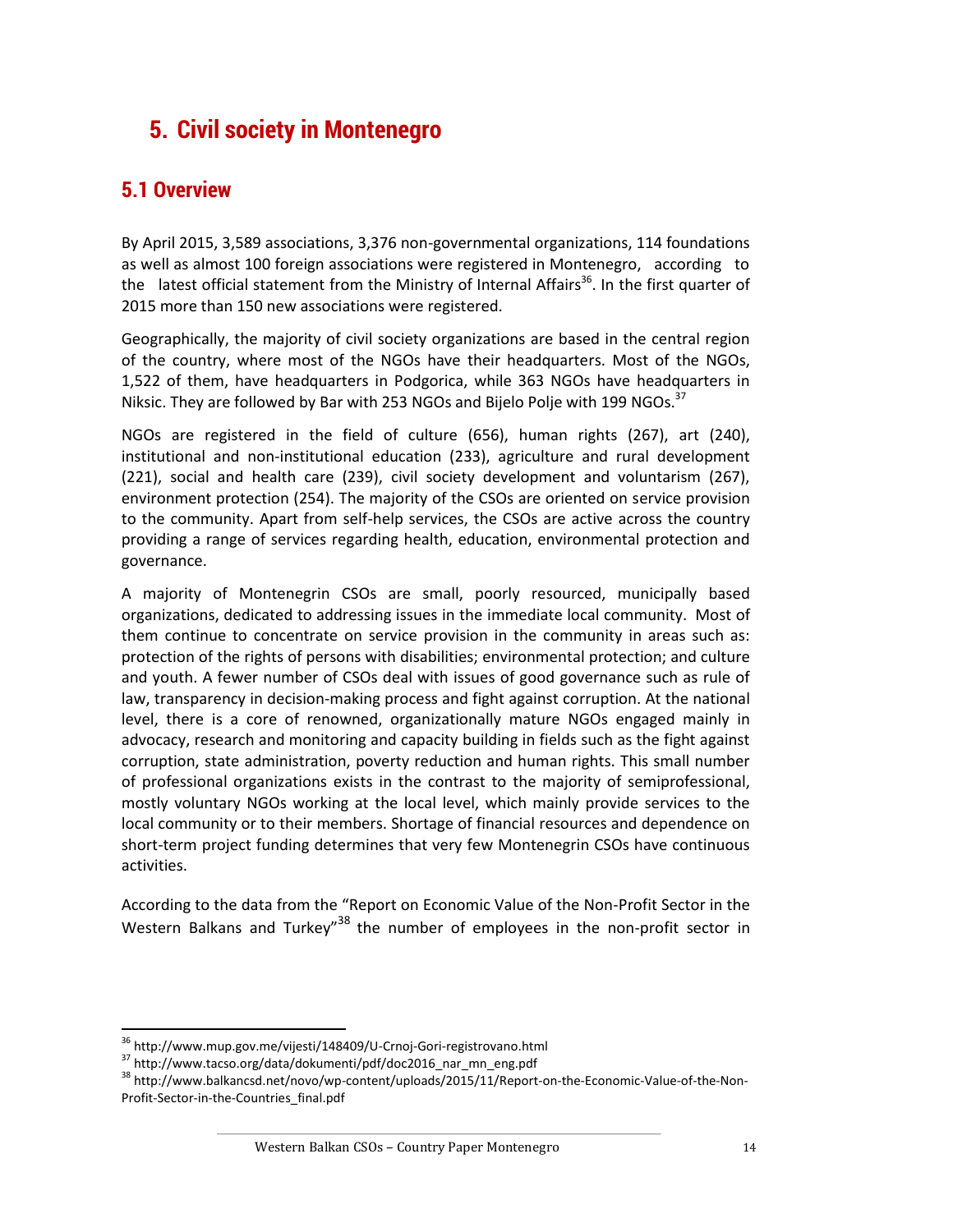Montenegro is 11,739. However, it should be taken into account that that this is not the final number.

There are no official statistics providing comprehensive, reliable information on CSOs. By the legal regulations and internal procedures of the government authorities, records and statistics related to the NGOs has not been regulated. A worrying lack of official data on employees and volunteers, income like donations from domestic or foreign sources, economical activities, memberships etc., has been immanent.

## <span id="page-14-0"></span>**5.2 Enabling environment of civil society**

The legal and institutional framework for civil society that creates preconditions for the functioning of NGOs, is generally favorable and there are no formal restrictions regarding freedom of association, assembly or expression. However, after almost three years (the process of the developing of the Amendments of the Law on NGO started 2014) in 2017 key legislation reforms have been made in order to improve financial viability, transparency of NGOs, and involvement in decision making. Latest amendments of the Law are in line with recommendation form EC 2016 Report which stated that "Montenegro needs to establish a sustainable and efficient system of public funding for CSOs and an appropriate institutional and legal framework"<sup>40</sup>.

#### **Legal and strategic framework for development of NGOs**

Basic principles for establishing and functioning of NGOs from the Law on NGOs that was adopted in 2011 (Official Gazette 39/11) remained the same and Montenegrin Law defines NGOs as non-governmental organizations and nongovernmental foundations, both regulated under a single unified law. It does not recognize grassroots as such, but freedom of association is a constitutional right, without the need to register. Un-registered organizations can operate freely, but cannot participate in public funding. They are free to obtain funds from other sources. A non-governmental organization is a voluntary, not-forprofit membership organization established by natural persons or legal entities, domestic or foreign, to accomplish certain joint or common goals and interests. The law stipulates that only one of the founders (natural persons or legal entities) needs to have domicile, residence or Head Office in Montenegro.

The provisions of the law allow NGOs to acquire part of revenues needed for their work by engaging in economic activities. The NGOs need to cumulatively meet the following conditions in order to conduct economic activity: economic activity mush be determined by the organisation`s articles of association; gained revenues must be used exclusively to finance the statutory goals of the organization and on the territory of Montenegro; economic activity must be conducted in line with the regulations governing the area within which the economic activity is conducted and carrying out of the economic activity must be

<sup>&</sup>lt;sup>39</sup> Statistical Office, Labour Force Survey 1st Quarter 2015;

[http://monstat.org/userfiles/file/ars/2015/1/Saopstenje%20-](http://monstat.org/userfiles/file/ars/2015/1/Saopstenje%20-%20ARS%20I%20KVARTAL%202015%20konacno.pdf)

[<sup>%20</sup>ARS%20I%20KVARTAL%202015%20konacno.pdf](http://monstat.org/userfiles/file/ars/2015/1/Saopstenje%20-%20ARS%20I%20KVARTAL%202015%20konacno.pdf)

<sup>40</sup> https://ec.europa.eu/neighbourhood-

enlargement/sites/near/files/pdf/key\_documents/2016/20161109\_report\_montenegro.pdf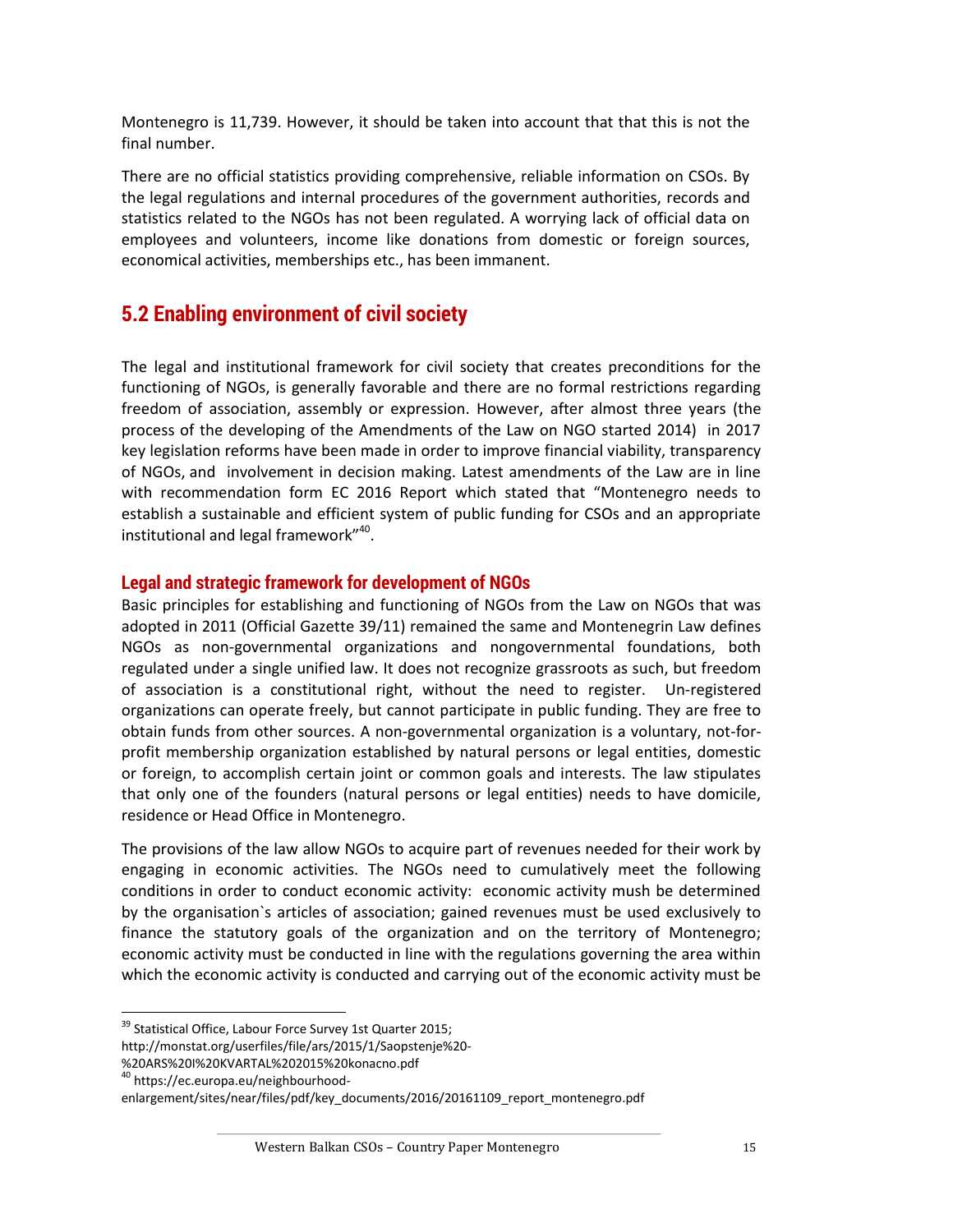entered in the Central Register of the Commercial Court. Also, the income from economic activity in the current year should not exceed the prescribed limit of EUR 4,000.00 or if the income gained from the economic activity in that year does not exceed 20% of the total annual income in the previous year, NGO may continue to conduct the economic activity. Otherwise, the organization must establish a separate company through which it will conduct the economic activity.

The main shortcomings in the legal environment are related to the CSOs' access to financial resources. Amendments to the law on NGOs coming into effect from 1 January 2018<sup>41</sup>, prescribe the establishment of the new system of the public funding. This would be a combination of the centralized programming and decentralized implementation of financing; the government, at the proposal of relevant ministries, determines the priority areas for funding of NGO projects and programs each year, and thereby also defines the scope of projects in line with public policies. The law prescribes the percentage of the state budget (0.3 percent of the state budget for programs and projects of NGOs that are in public interest, 0.1 percent for programs and projects of NGOs dealing with persons with disabilities, and 0.1 percent for coo-financing EU funded projects) that will be allocated to the NGOs, so that the financing is predictable and sustainable.

A **Strategy for Development of NGO** for the time period of 2014-2016 and the Action Plan for the same period have been adopted in December 2013. This strategic document has embraced measures that have been developed in consultations with CSOs, and defines a clear allocation of responsibilities. The strategy's implementation was not at the satisfactory level, as key measures have not been implemented and there have not been any changes in the areas of the biggest importance of the CSOs development, such as financing of NGOs, volunteering, social entrepreneurship, etc.. In 2016, the Ministry of Interior formed a working group for drafting a new strategic document that will cover the period from 2017-2020. The process is still ongoing.

#### **Institutional framework for development of NGOs**

Montenegro has established a basic institutional framework for the coordination and cooperation between the government and civil society organizations comprised of Government's Office for Cooperation with NGOs, the Council for Development of NGOs and a network of contact persons in ministries and other state institutions.

**The Office for Cooperation** was established in 2007 on the basis of a political mandate provided in 2006 by the Government's document "Basis of Cooperation between the Government of the Republic of Montenegro and NGOs" and the accompanying Conclusion by the Government. This document, which was the first of the kind, established the basis for improving the traditionally poor government-civil society relations by establishing such an office. The office serves as administrative and technical support for the Government Council for Development of NGOs, and also coordinates the work of state bodies in the field of cooperation with NGOs. Until recently, the office had limited capacities to fulfill its given role. For the first time in 2015 there were funds allocated for the office, in the amount of 40,000 EUR $42$ , which created the possibilities for planning and realization of the activities

l

<sup>41</sup> Official Gazette of Montenegro 37/17

<sup>42</sup> TACSO Needs Assessment Report Montenegro, Update 2016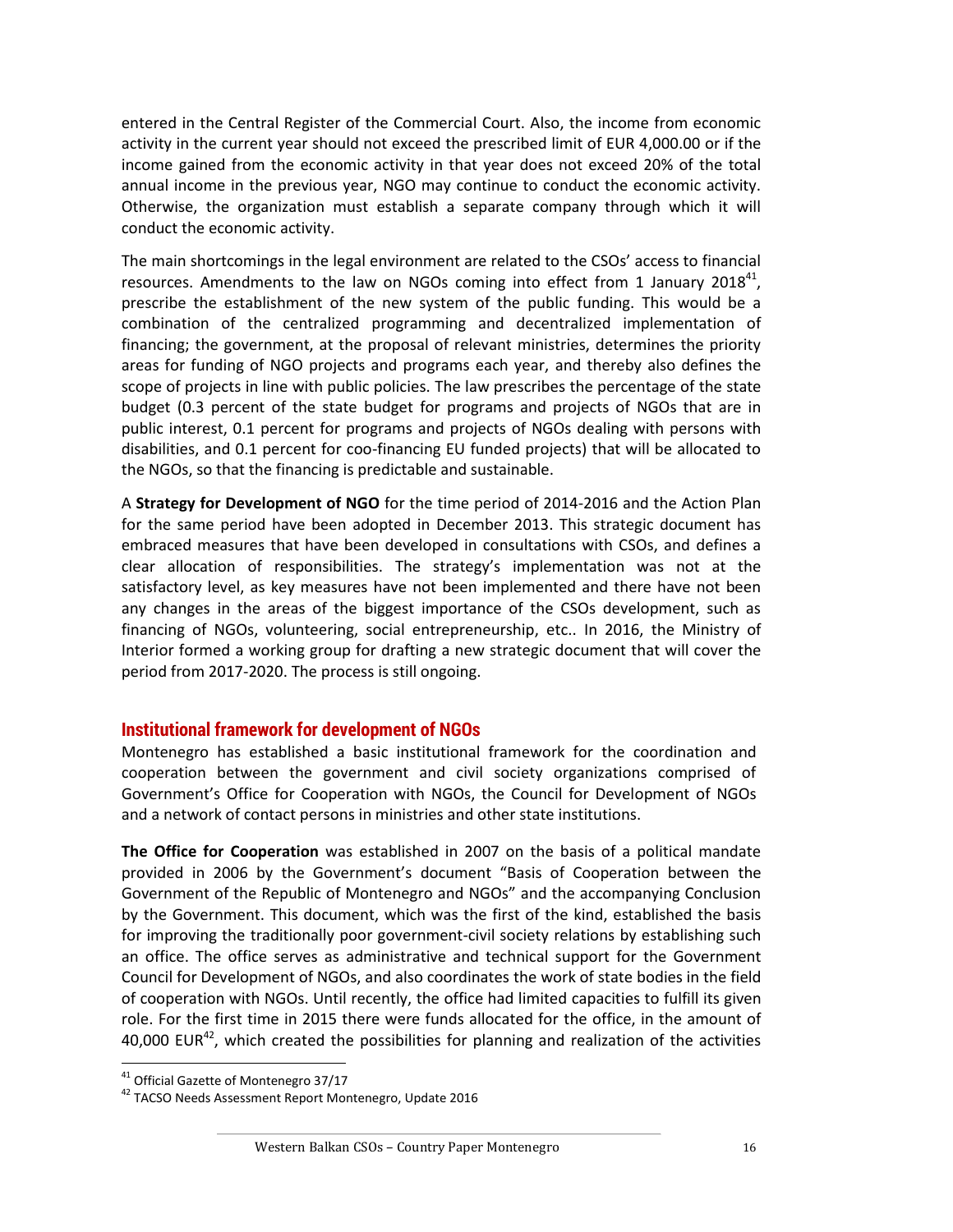that would affect not only better visibility of the office, but also the increased quality of the cooperation with NGOs. The work of the office is limited by numerous factors, it does not have a clear and precisely determined budget, also - being a part of the Government General Secretariat - it lacks the authority to act independently. As things stand at the present, the long-term sustainability and effectiveness of the Office is still a challenge.

The work of the office is limited by numerous factors, while the functioning of the network of contact persons is limited and inconsistent.

**The Council for Development of NGOs** was established in 2014<sup>43</sup>. The Council represents an advisory body of the government that consists of 12 representatives of the ministries and 11 representatives of NGOs. The competencies of the Council include: monitoring of implementation of the Strategy for Development of NGOs and results of activities envisaged by the Action Plan for Implementation of the Strategy; providing opinion to the Government on draft regulations that affect institutional and normative framework for work of NGOs in Montenegro in order to create a supportive environment for their development and work; impacting improvement of complementarities and intensification of mutual relations in the definition of national public policies and their implementation; initiating adoption of new and amendments to the existing regulations in order to create a better normative and institutional framework for the work of NGOs and achievement of other objectives set forth by the Strategy; providing support to inclusion of relevant NGOs in the process of formulation and implementation of public policies, that is participation of NGOs in the discussions on regulations, strategies and programs; encouraging cooperation between the government and state administration bodies with NGOs in the country and abroad, as well as with relevant actors in the international community in defining and achievement of international and intersectoral cooperation; reviewing interim and annual reports of state administration bodies on cooperation with NGOs in certain areas and on allocated funds for projects of NGOs and reporting to the Government on the extent of achieved cooperation; initiating removal of potential obstacles in order to enable realization of specific activities from the Action Plan; reviewing other issues and documents related to implementation of the Strategy and activities set forth in the Action Plan.<sup>44</sup> The intersectoral structure and competency and experience of individual members have been recognized as a key strength of the Council. However, in the previous period, the Council has often, especially when deciding on very important matters, made decisions by outvoting CSO representatives, thus the government`s Council for Development of NGOs did not contribute to the quality of CSO-related public policies and legislation and does not represents an effective mechanism for monitoring of Strategy and Action Plan implementation. In the second half of 2016, the NGO representatives in the Council have frozen their membership, dissatisfied with the way the conclusions and opinions of the Council had been presented to the government by the President, but also with the overall treatment of the body. Since July 2016, the Council had not held any session. NGO representatives required resignation of the President of the Council as well as other changes in the status and treatment of the Council. The Governments respond is still pending.

<sup>&</sup>lt;sup>43</sup> Official Gazette of Montenegro 21/14

<sup>44</sup>[http://www.crnvo.me/attachments/article/7408/Odluka\\_o\\_obrazovanju\\_Savjeta\\_za\\_saradnju\\_sa\\_nevladini](http://www.crnvo.me/attachments/article/7408/Odluka_o_obrazovanju_Savjeta_za_saradnju_sa_nevladinim_organizacijama.pdf) [m\\_organizacijama.pdf](http://www.crnvo.me/attachments/article/7408/Odluka_o_obrazovanju_Savjeta_za_saradnju_sa_nevladinim_organizacijama.pdf)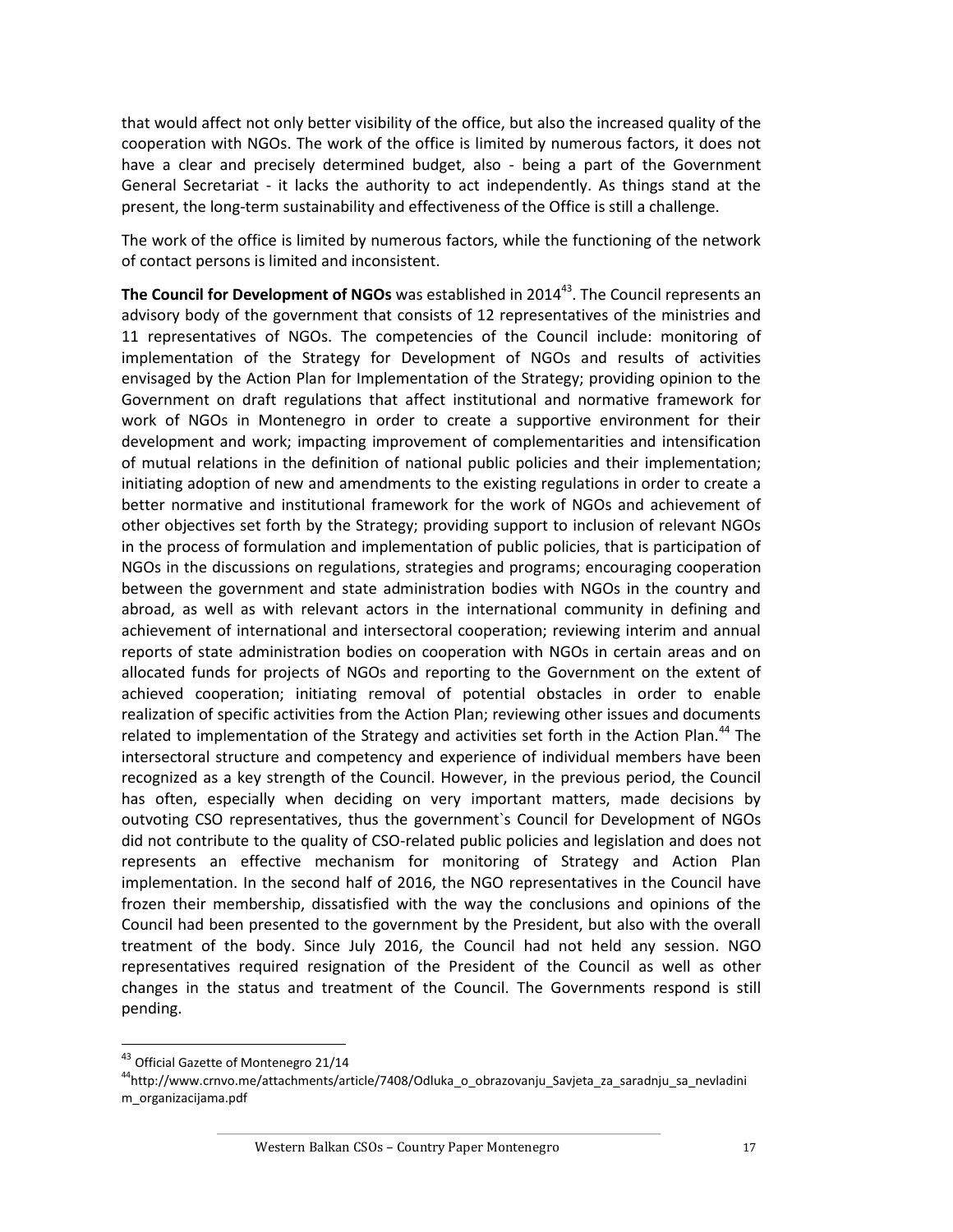**Contact persons** for NGOs in the ministries, other state administration bodies and local selfgovernments are designed as a specific mechanism of horizontal cooperation with NGOs. The system of coordination through the network of contact persons from public administration bodies is also functioning poorly. The contact persons are frequently changed, and newly appointed contact persons often have poor understanding of the civil society and lack of experience in work with CSOs. Consequently, it is necessary to build the capacities of newly appointed contact persons in state administration bodies. What should be noted is that there has been developed the Training Plan of the Contact Persons.

#### **Key challenges in cooperation between the Government and NGOs**

Government capacities for effective cooperation with the CSOs are not sufficient. Institutional mechanisms for cooperation that have been created, have limited impact and they have been used more for formality and less to practice real and substantive dialogue. Institutional mechanisms such as Council for Development of NGOs, Office for Cooperation with CSOs, as well as contact points in ministries do not possess enough capacities to deal with challenging issues in relation to civil society development.

Civil society organizations are still facing almost the same challenges as in previous years. At the moment, there is a lack of the overall national strategic document aimed at development of CSOs. The strategy is in the drafting phase and it should definitely reflect on the crucial challenges for CSOs. There is a need for reform of the existing institutional mechanisms: Council for development of CSOs, Office for cooperation with CSOs, in order to make their work more effective and efficient. Financial sustainability of the CSOs, especially when it comes to public sources of funding remains an open issue. Ensuring the implementation of the new provisions of the Law on NGOs is crucial for sustainability of active civil society which is able to play an active role in the public life and in the processes of social changes.

It can be noted that the process of European integration has created stronger bonds between government and civil society, and it has made the Government more open towards the inclusion of civil society in shaping public policies and in the decision-making processes. Previous experience have shown that the government is willing to make certain compromises, but only if "pressured" from the outside, meaning that in order for the improvements in the enabling environment for the CSOs to happen, it is necessary for the European Union to continue its pressure. A need for further improvement of cooperation between government and CSO's is recognized in latest EC Montenegro 2016 Report "Some progress was made in improving cooperation between the government and civil society organisations (CSOs). Civil society's active role in the accession process is now formally acknowledged, but full participation remains to be achieved. Additional resources and transparency are needed in government structures and procedures for collaboration with and consultation of CSOs. It is a matter of concern that smear campaigns and intimidation attempts continued against certain CSO activists. Conditions conducive to voluntary work, civic activism and social entrepreneurship need to be created"<sup>45</sup>.

<sup>45</sup>www.google.me/url?sa=t&rct=j&q=&esrc=s&source=web&cd=1&cad=rja&uact=8&ved=0ahUKEwiM26P43qjX AhVM6qQKHTLrB70QFggjMAA&url=https%3A%2F%2Fec.europa.eu%2Fneighbourhood-

enlargement%2Fsites%2Fnear%2Ffiles%2Fpdf%2Fkey\_documents%2F2016%2F20161109\_report\_montenegro. pdf&usg=AOvVaw0MsTVbCaPNo0orMC14Fwab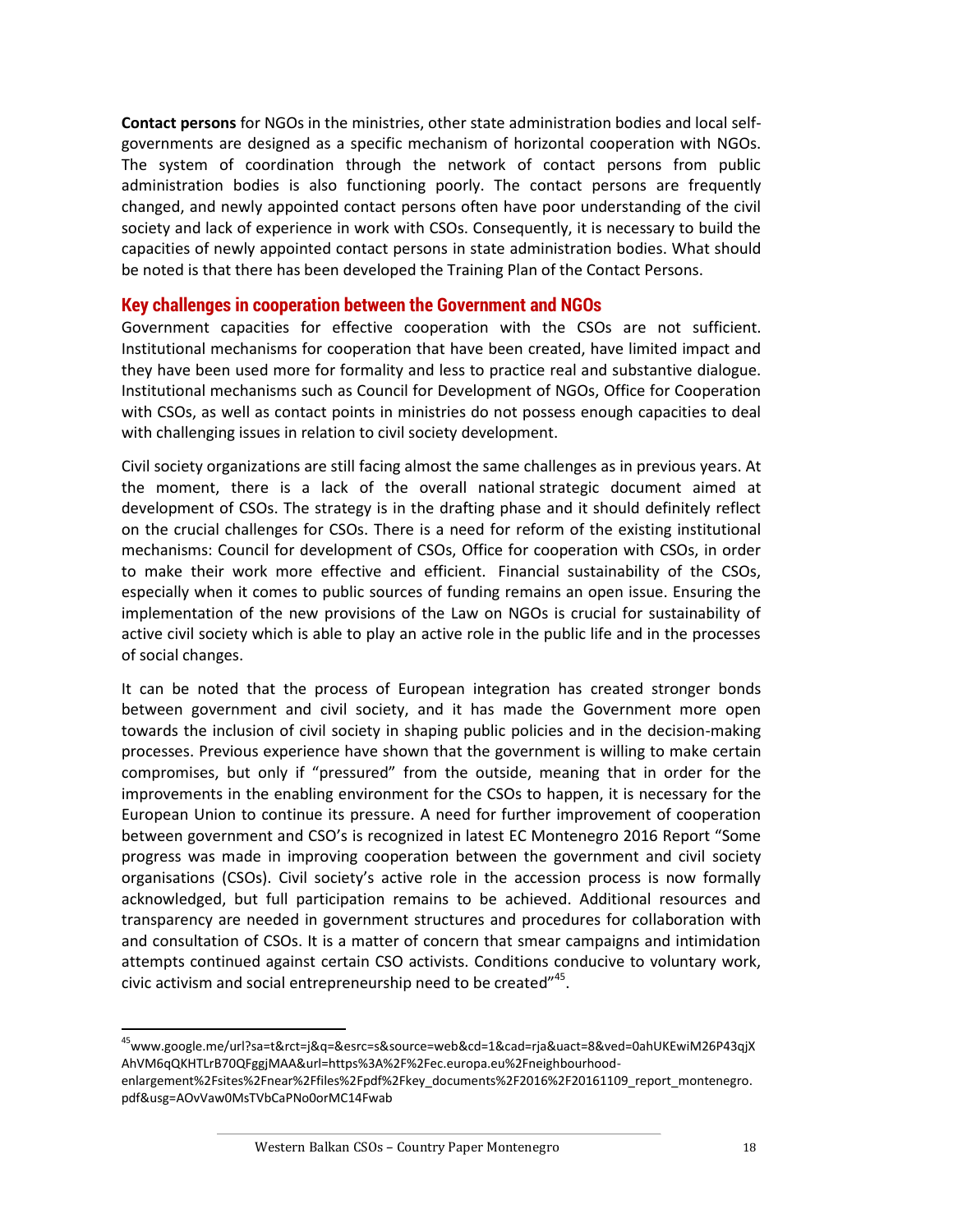# <span id="page-18-0"></span>**6. Conclusions and recommendations**

Despite the fact that Montenegro provisionally closed Chapter 30 on external relations, essential tasks are yet to be completed. In other words, improving capacities of existing institutional mechanisms, ensuring a full transparency of development cooperation and humanitarian aid processes and adopting the Law on Development Cooperation and Humanitarian Aid represent some of the key prerequisites to establish a sustainable system of development cooperation and humanitarian aid in Montenegro.

Furthermore, strengthening capacities of civil society organisations to take a more proactive role in development cooperation is needed to ensure their effective participation in future shaping and implementation of development cooperation and humanitarian aid policies. Capacity building activities have to go hand in hand with explaining benefits of their active engagement in complex global phenomena such as development cooperation and humanitarian aid are for their target groups. On the other hand, their willingness to take a more active participation in development cooperation issues will largely depend on their financial viability which seems to represent a crucial challenge for a vast majority of Montenegrin CSOs.

Finally, to make the system of development cooperation and humanitarian aid fully functional in Montenegro, it is necessary to explain and promote these concepts to Montenegrin citizens. This is the only way for citizens to get a sense of ownership over these processes and take an active participation.